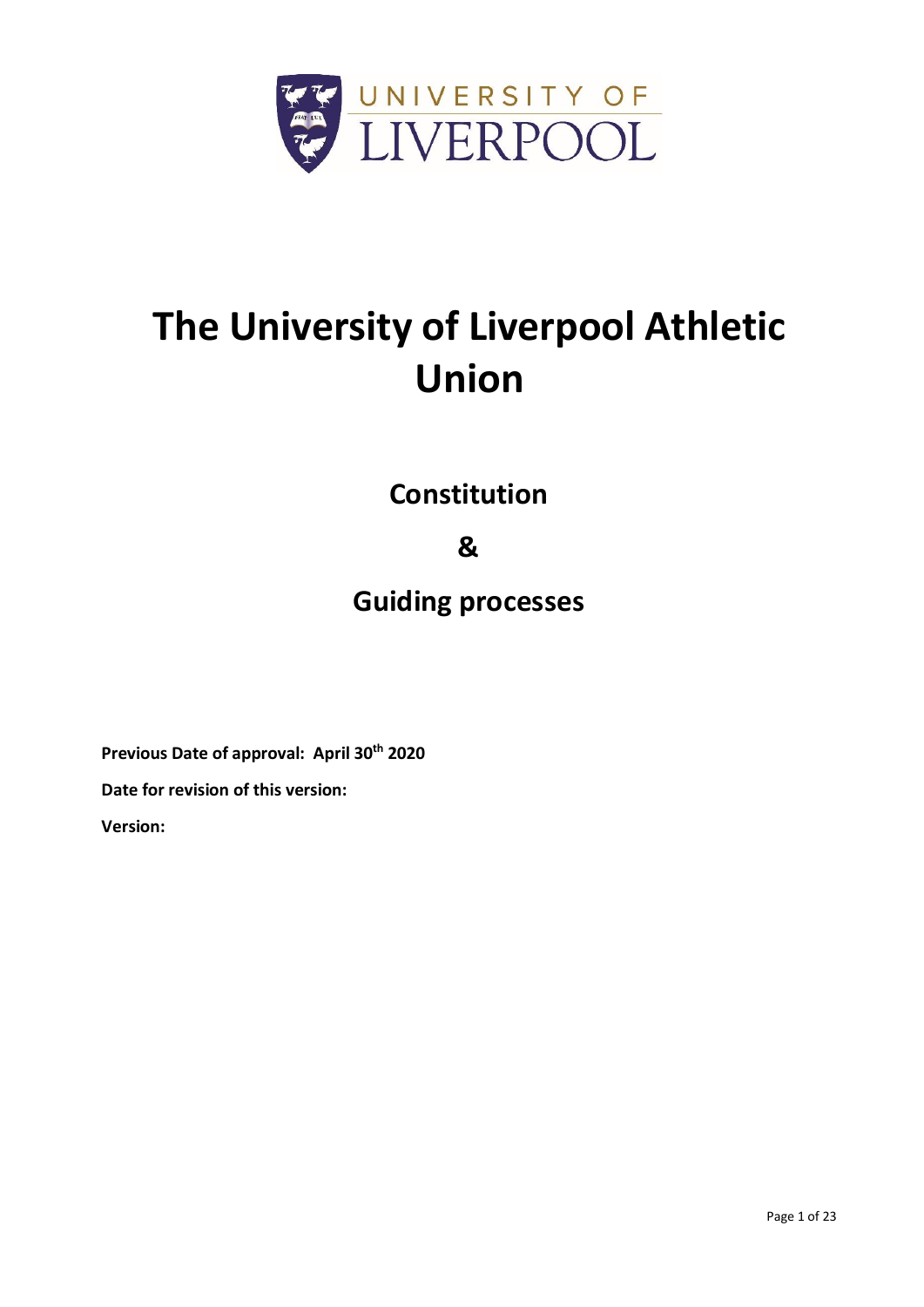#### **CONTENTS**

- Background
- Approval and review
- The Athletic Union Code of Conduct
- A Individual & Club Membership
	- 1 Eligibility
	- 2 Memberships
	- 3 Benefits of AU Membership
	- 4 Insurance
	- 5 Constituent Club members
	- 6 Process to establish a new club
	- 7 Club membership threshold for funding
- B AU Organisation
	- 1 AU Executive Positions, Honorary Positions and Elections
	- 2 Club Forums & AGM
	- 3 Annual Report
- C Sport Liverpool Responsibilities
- D Finance
	- 1 Budgets
	- 2 Grants and Allowances
	- 3 Entry fees to non-BUCS events
	- 4 Ordering
	- 5 Auditing
	- 6 Conditions of Club Membership of the AU

#### E Club organisation

- 1 Club meetings
- 2 Club AGM
- 3 Club Officers
- 4 Club playing membership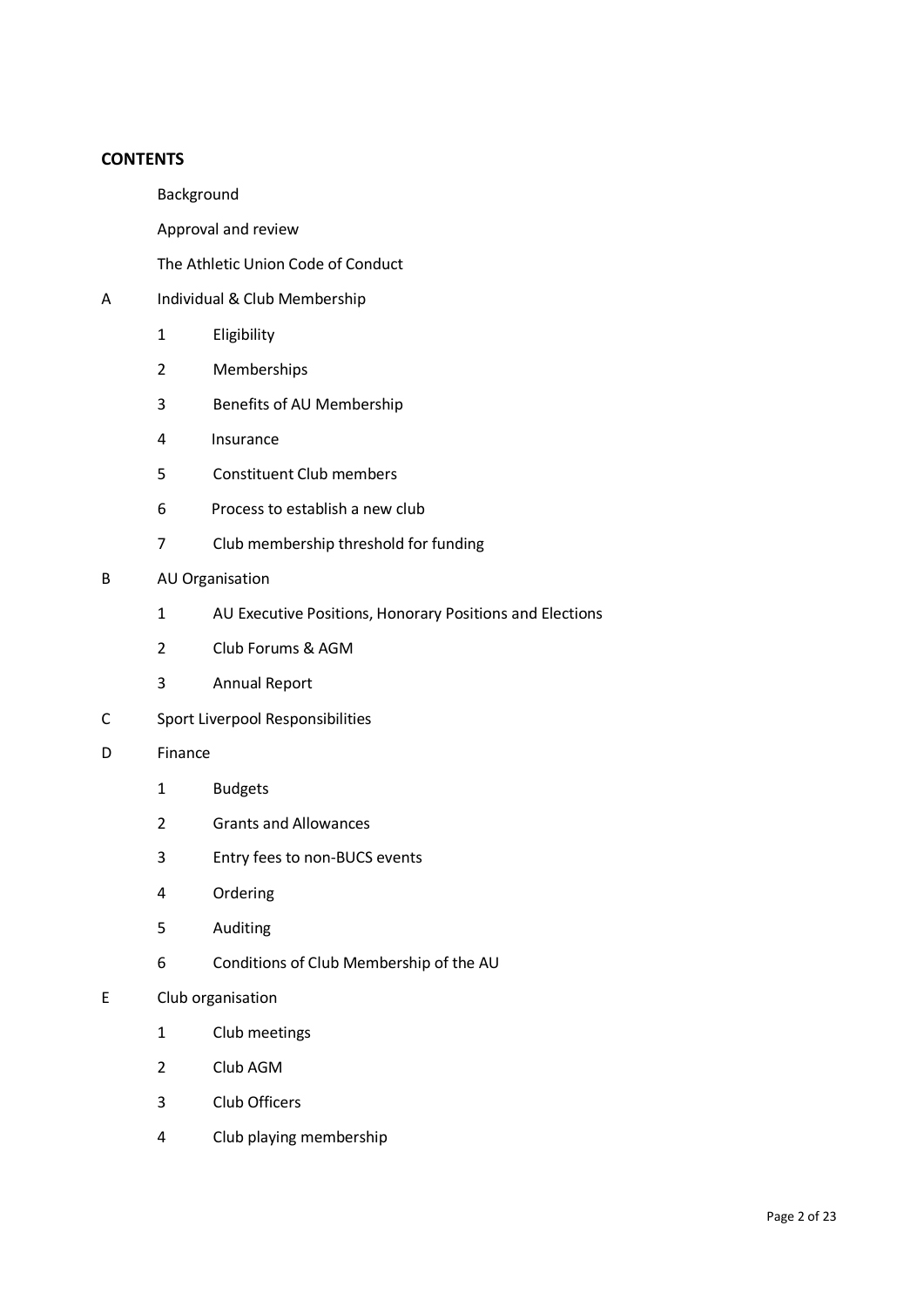# F External Representation

- G Colours
	- 1 Award of colours
	- 2 Principles Governing the Award of Colours
- H Fixtures and Records
	- 1 British Universities and Colleges Sport (BUCS) Championships
	- 2 Other Sports events

#### I Campus Sport

- 1 Purpose and Sports Offered within Campus Sport
- 2 Campus Sport Committee
- 3. Frequency of Meetings
- 4. Composition of Campus Sport Meetings
- J Disciplinary Process and Appeals
	- 1 Raising Issues of Concern
	- 2 Disciplinary Process for AU Members
	- 3 Campus Disputes
	- 4 Appeals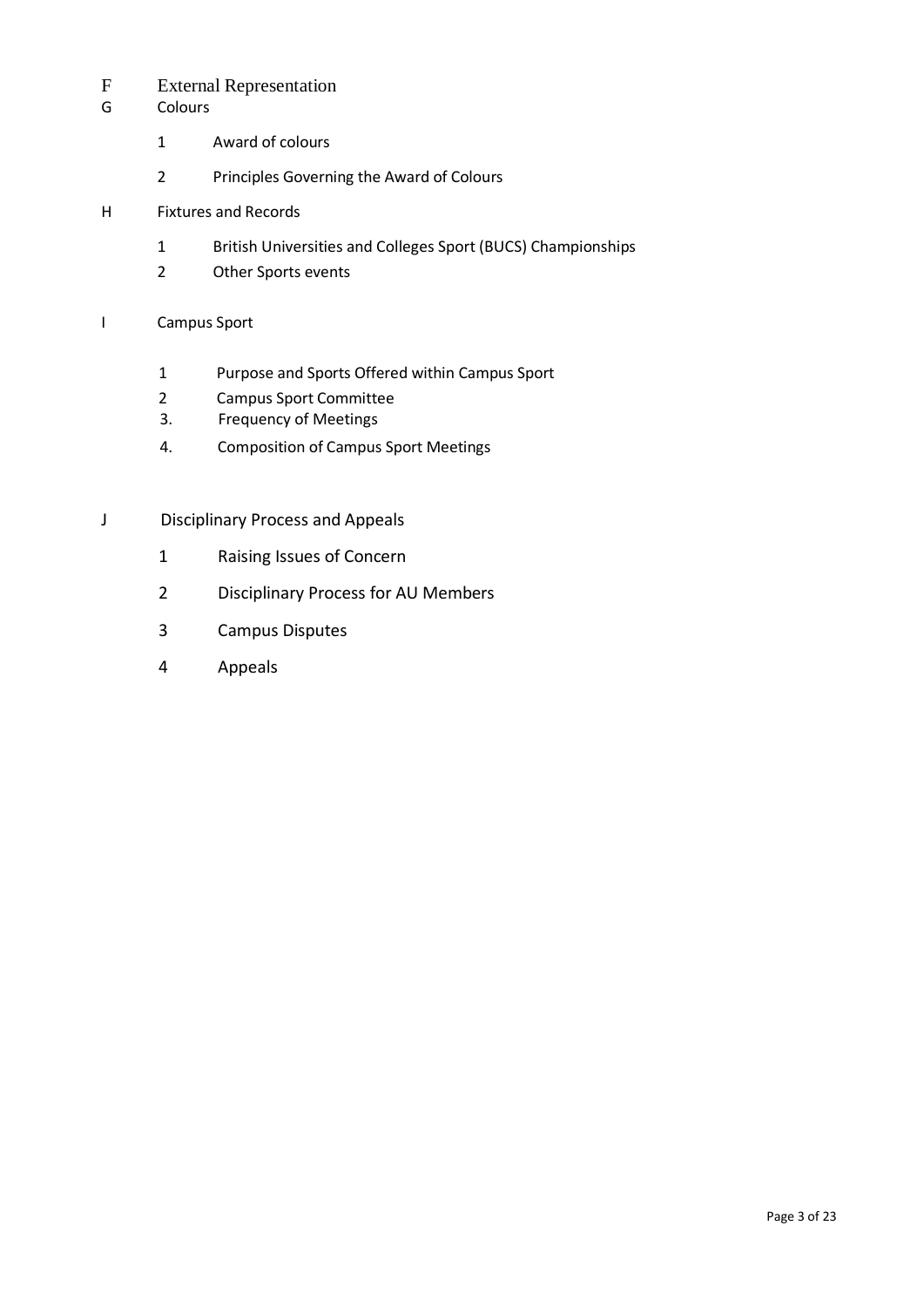#### **The University of Liverpool Athletic Union**

#### **Background**

The Athletic Union was founded in 1884 as the University College Athletic Club. From 1904 it was a standing committee of the Guild of Undergraduates (now called the Guild of Students) and was simply called Athletic Club. It was renamed the Athletic Union (AU) in February 1965. In August 2007 following a strategic review a new sports department (Sport Liverpool) came into existence and assumed responsibility for the clubs and programmes of the AU.

Since 2007 AU membership has been provided by a combined fee for AU and club membership. For **2021/22** this fee is **£40**, with an extra **£24** for each additional club joined.

The AU is student led and is made up of clubs and an internal sports programme named Campus Sport. Membership offers students not only sporting participation but also the opportunity to develop management and leadership skills. Student representation within Sport Liverpool is the responsibility of the AU Executive Committee which is made up of four student representatives. They are elected annually by the AU members at the AU AGM which is normally held in May.

The AU constitution outlines the role played by the AU, its executive committee, clubs and campus football programme within the wider activities of Sport Liverpool. It outlines the financial and operational procedures that support and guide the student sport element within the department. It also sets out the behaviours expected of AU members and the associated initiatives with which the AU aligns.

#### **Approval and review of the constitution**

The constitution will be reviewed on an annual basis with updates made to dates and fees as relevant. This update will be normally approved at the Clubs AGM. In exceptional circumstances resulting in the Clubs' AGM not taking place, any revisions can be approved by the AU Executive Committee.

The constitution will undergo a comprehensive review by a working group every five years. This will be chaired by the Sports Development Manager and will comprise representatives from the AU and Sport Liverpool staff.

A detailed review and modification of the constitution can be undertaken outside of this cycle which will again be led by the Sports Development Manager.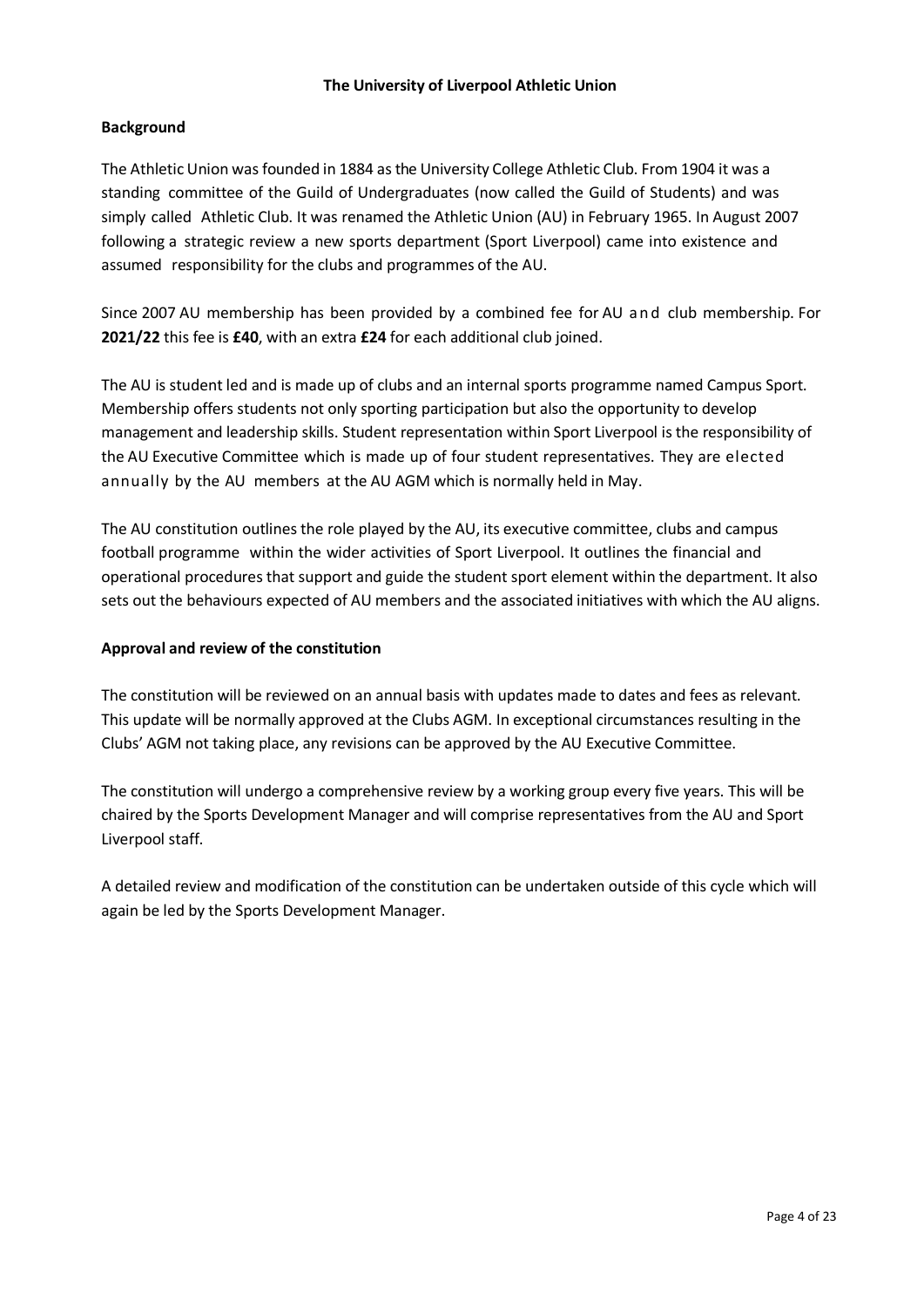#### **The Athletic Union Code of Conduct**

All members of the AU are required to adhere at all times to the Code of Conduct, by joining the AU an individual agrees to the following:

All our members, staff, officials and visiting teams have a right to participate in a positive, professional and safe environment against a background of respect for the experiences, abilities and skills of all individuals.

### **As a member of a Sport Liverpool Club/Campus team I will:**

- Adhere to the laws/rules of the sport.
- Display and promote high standards of behaviour at training, competitions and at social events.
- Promote fair play.
- Always respect the official's decision.
- Refrain from engaging in public criticism of match officials.
- Refrain from engaging in offensive, insulting or abusive language or behaviour, whether expressed verbally or via social networking sites or other technology.
- Refrain from engaging in bullying, intimidating or harassment, whether expressed verbally or via social networking sites or other technology.
- Speak to my club mates, opposition, coach, and Sport Liverpool staff with respect.
- Win and lose with dignity and thank the opposition and official at the end of every game.
- Thank the organisers/volunteers the events I attend.
- Respect the equipment and kit owned by the club/Sport Liverpool and any facilities used.
- Ensure that I drink alcohol responsibly at club/campus events and that my behaviour will remain in line with the conditions outlined above.

# **I understand that if I do not adhere to the Code of conduct the following actions may be taken by my club/team, Sport Liverpool or the University:**

- Suspended from training or using the facilities.
- Required to attend a disciplinary hearing, which could result in a personal/club fine, ban or suspension
- Reported to the University who may invoke formal disciplinary procedures.
- Be required to apologise to club-mates, opposition, officials, and coach or staff members.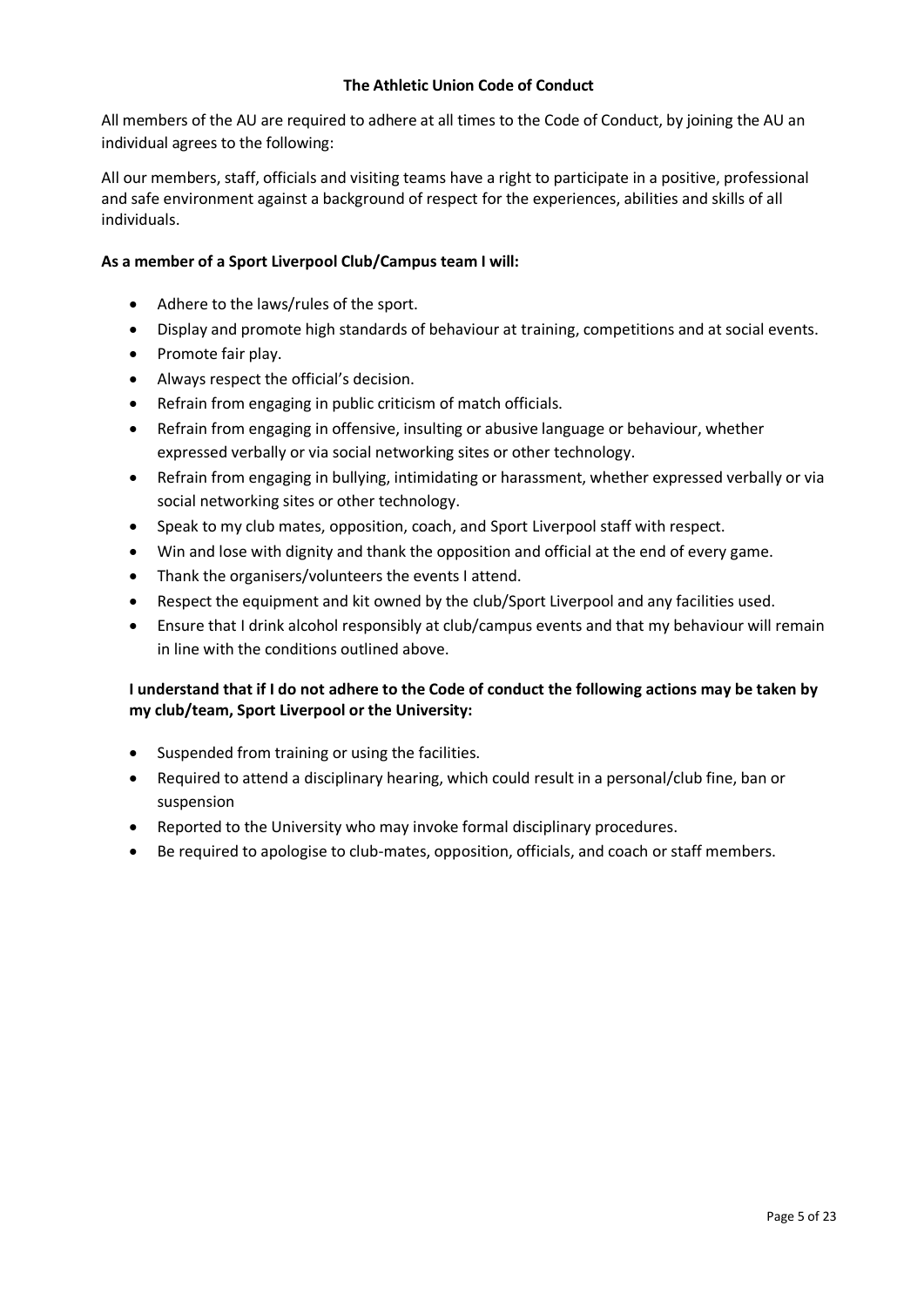# **The University of Liverpool Athletic Union (est. 1884) Constitution**

**A**

### **INDIVIDUAL & CLUB MEMBERSHIP**

#### **1. Eligibility**

The Athletic Union and its clubs offer membership to students who are following a full-time or part-time degree course. Membership is offered at the same price to staff of the University of Liverpool (UoL) with some playing and representation restrictions. Members must be 17 years of age or older.

#### **2. Memberships**

- i) In **2021/22** joining a club or campus football programme cost UoL students & staff **£40**. This fee is split as follows:
	- **(a) £16** is a contribution towards the cost of AU membership and benefits listed in section 3 below.
	- **(b) £24** is allocated to the club joined and helps with the running costs of a club's activities.
- ii) AU membership is also available to the following groups:
	- a. Alumni
	- b. Students of other universities
	- c. Members of the public

Requests for these non-UOL memberships must be supported by the relevant Club Captain/ President and approved by the Sports Development Manager or their nominee. The annual subscription for this category in **2021/22 is £55**. Clubs will receive £24 of this fee.

*Note:* Such members shall not be entitled to play in matches in which competition rules require all players to be students of the University of Liverpool.

- iii) AU members can join additional clubs at an extra charge of £24 per club.
- iv) Memberships will be sold **online and** at the Sports & Fitness Centre reception.
- v) General advice and support on memberships can be sought from the Sports Development staff who are based on the first floor of the Sports Centre.
- vi) The Sports Development team will provide clubs with paid-up member lists each month or on request.
- vii) **Refunds** can be claimed up until **31 st October or 14 days after joining.** After these periods we will only consider refunds for medical or other exceptional reasons.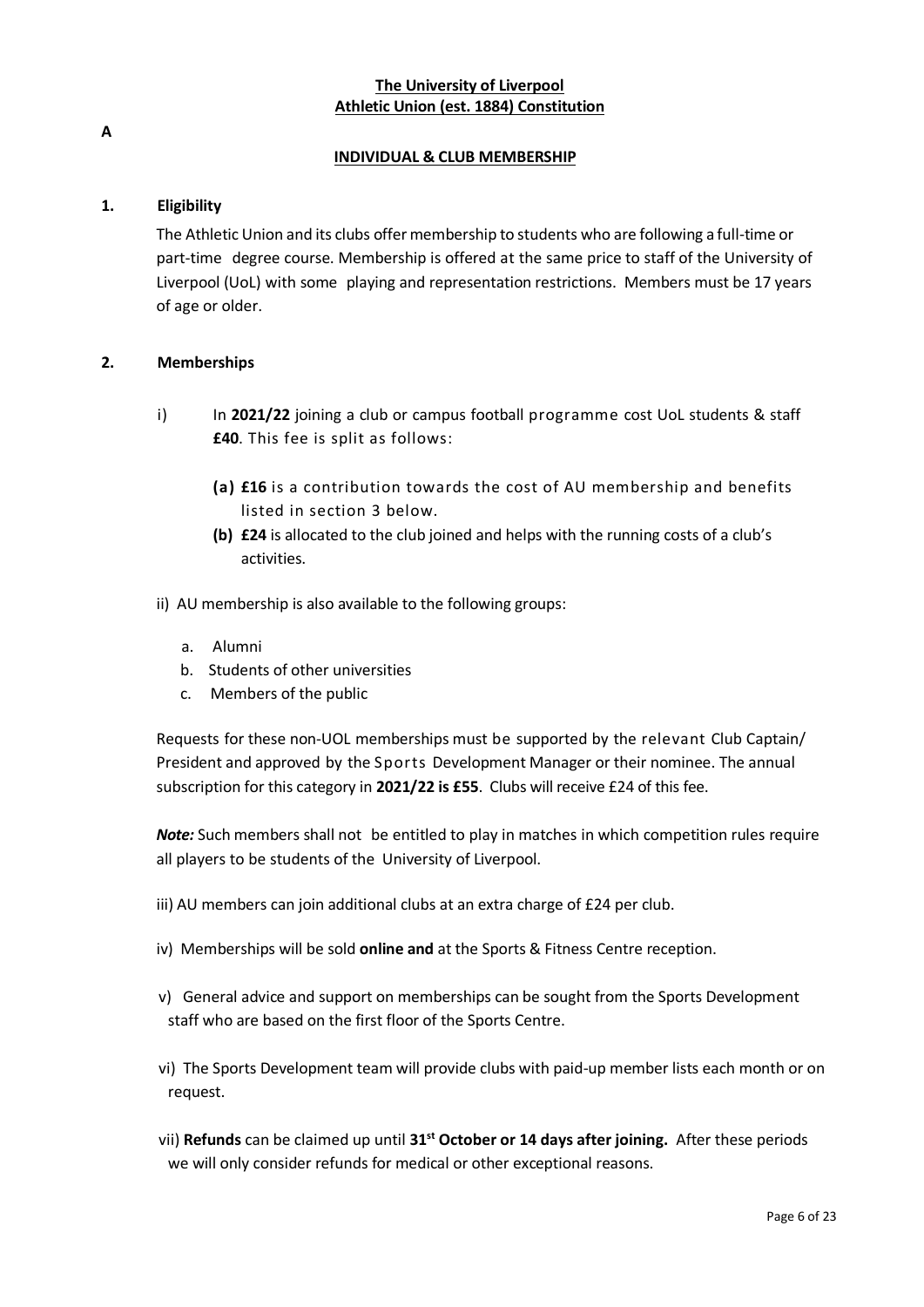#### **3. Benefits of AU Membership**

AU membership provides the following benefits:

- Club/Campus Football membership
- Representing the University in inter-University sporting competition
- Representation within Sport Liverpool through AU Executive members
- Access to physiotherapy (term time only)
- Personal accident insurance cover through Endsleigh Insurance Brokers
- Nominations for colours (UoL students & Club members only)
- Access to AU social events
- Financial support at representative level (UoL students & Club members only)
- Subsidised coaching and officials courses (UoL students only)

#### **4. Insurance**

AU members are provided with the following insurance cover:

- (i) Personal accident insurance cover through Endsleigh Insurance Brokers when training, competing and travelling to sanctioned competitions in the UK.
- (ii) Travel insurance when travelling to fixtures and trips and when using hire vehicles and registered personal vehicles through Endsleigh Insurance Brokers.
- (iii) University of Liverpool public liability cover.
- (iv) Further sports specific insurance cover will often be provided through individual NGB membership.

#### **5. Constituent Club membersfor 2021/22**

The following clubs are recognised as constituent members of the AU for the 2021/22 season:

| American Football    | Gaelic Football |
|----------------------|-----------------|
| Archery              | Golf            |
| Athletics            | Gymnastics      |
| Badminton            | Handball        |
| Basketball (M & W)   | Hockey          |
| <b>Boxing</b>        | Judo            |
| Canoe                | Ju Jitsu        |
| Cheerleading         | Karate          |
| Clay Pigeon Shooting | Korfball        |
| Cricket              | Lacrosse        |
| Cycling              | Mountaineering  |
| Fencing              | Netball         |
| Football (M & W)     | Polo            |
| Futsal               | Pool & Snooker  |
|                      |                 |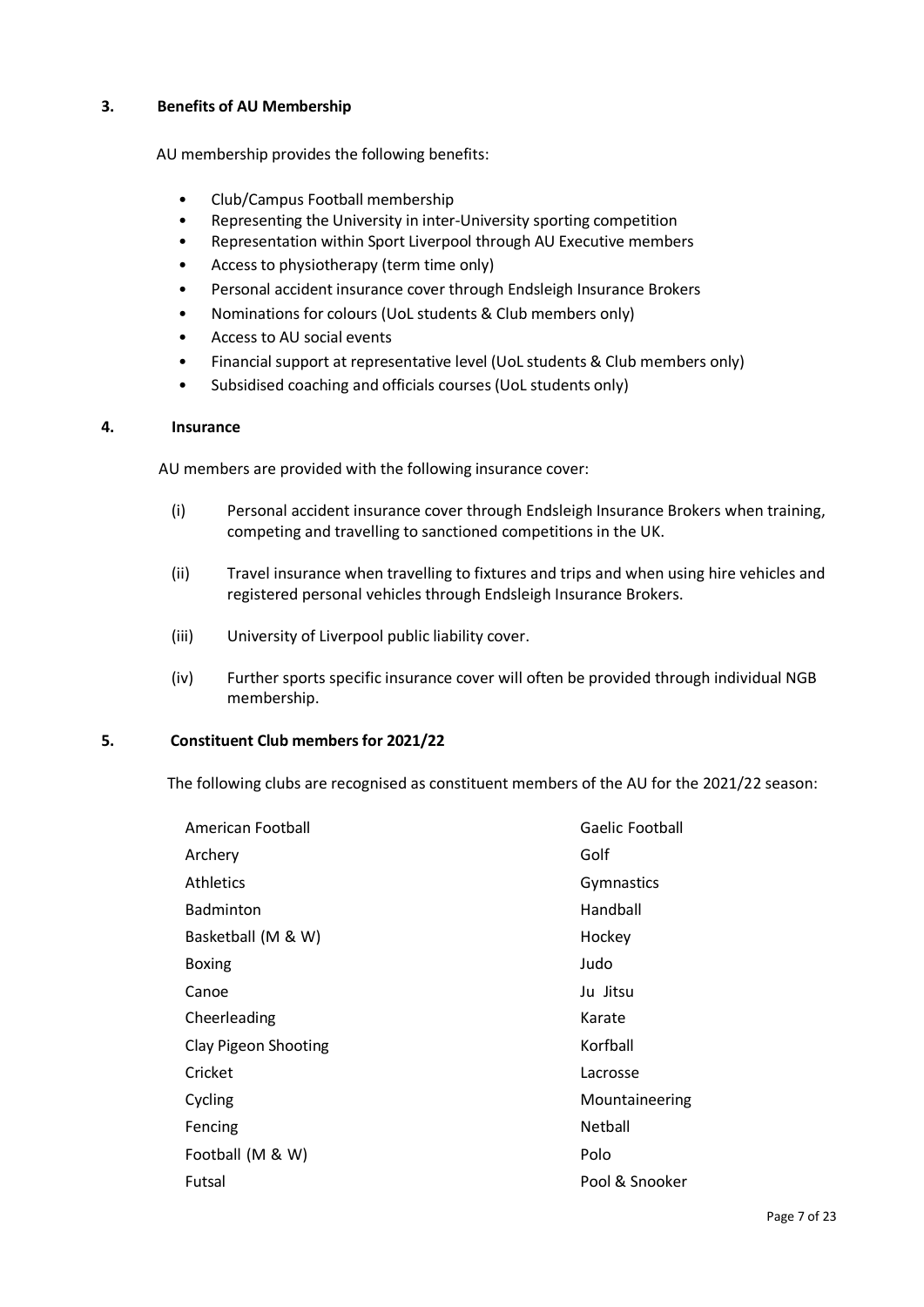Riding Rowing Rugby League (M & W) Rugby Union (M & W) Sailing Skiing & Snowboarding Squash Sky Diving Strength & Conditioning Surf

Sub Aqua Swimming Table Tennis Tae Kwon Do Tennis **Trampolining** Ultimate Frisbee Volleyball Water Polo Windsurfing

#### **6. Process for new clubs to join the AU**

Each prospective club must draw up a **CONSTITUTION** detailing **AIMS, OBJECTIVES, COMMITTEE POSITIONS** & **TRAINING TIMES.** All this information may be requested in advance of the Clubs AGM.

Those students submitting a new club application must consider the financial cost required for the club to exist. It is unlikely that any new clubs requiring significantly high levels of financial support will be accepted.

Proposals for the recognition of new clubs must be submitted to the Sports Development staff by **March 31st** of any year. Once Sport Development staff and the AU executive have considered any applications received, they will submit any supported application to the AU Clubs AGM normally held in early May.

Any proposed new club must receive a minimum of 2/3 of voting clubs at the Clubs AGM.

Activities must be open to all students equally without financial or geographical discrimination. Applications from sports which normally take place outside the Greater Liverpool area will not be considered.

# *Clearly some activities will have to operate away from the campus namely: Athletics, Canoeing, Clay Pigeon, Gymnastics, Tennis, Rowing, Golf, Sailing, Sky Diving, Surf & Windsurfing & Ski.*

Each prospective club must enrol a minimum of 25 University of Liverpool students (or the numbers of the team/squad if higher) willing to join the proposed activity and be willing to become an active member of the Club.

Once accepted by the Clubs that do not achieve the minimum number of 25 paid up members will be subject to a review. If a club fails to attract 25 paid up members for two successive years without good reason they will not be supported the following year.

For a proposal to be considered there must be an existing National Student Championship for the sport organised under the auspices of BUCS.

**Recognition of the sport by BUCS does not mean that any such club will be automatically recognised by Sport Liverpool.**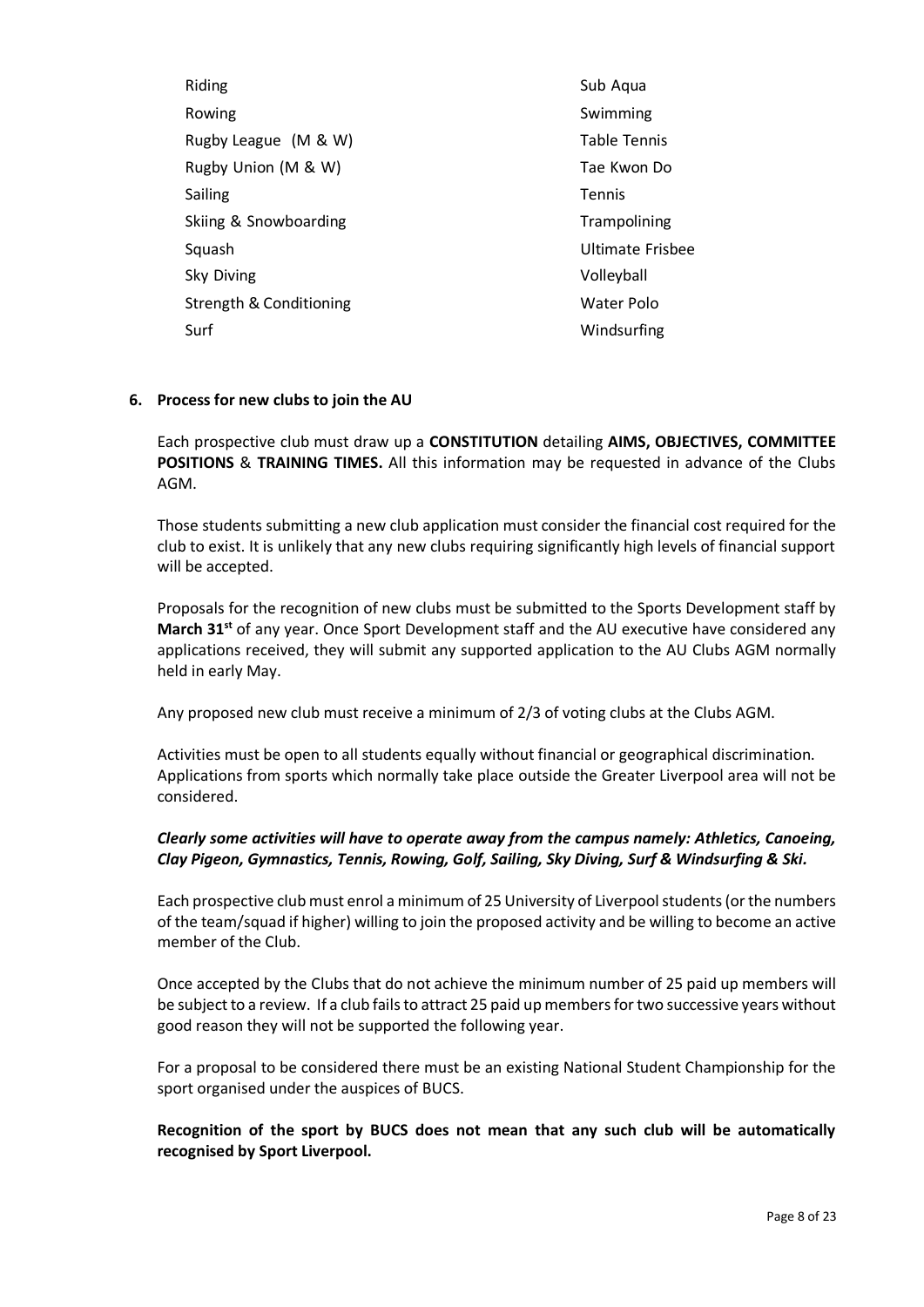If a recognised BUCS competition is not offered in the sport at the time of application, applications will only be considered for other sports offered at Olympic level.

Each prospective sport must be recognised by SPORT ENGLAND.

Each prospective Club should consider affiliating to their National Governing Body.

Any martial art applying for membership will only be considered in activities that have a single Governing body and/or have been recognised by the IOC. We will not offer two versions of the same martial art.

Any prospective Club must be organised by students at the University of Liverpool and only such students can hold senior positions on their committee (namely President, Club and Team Captains, Secretary, Social and Welfare Officer and Treasurer). Membership can be extended to other students and staff members in certain circumstances.

Any Club supported at a Clubs AGM will be required to provide a detailed Health & Safety Policy/ Risk Assessment before they can begin their activities. SD staff will assist with this.

Each club must hold an AGM to which all committee members will be invited and officers for the coming session will be elected. These meetings will be chaired by a member of the AU Executive or Sports Development staff.

Sport Liverpool reserves the right to limit the number of clubs and the types of activities it recognises.

#### **7. Club Membership threshold for funding**

The **minimum** number of paid members needed for a club to be eligible for funding shall be either:

- a) Twenty-Five
- b) Where the Club enters more than one team in competitions, a number equal to that of the members comprising those teams plus a third.

(e.g. Rugby Union: 3 teams x 15 players + 15 = 60 members)

- c) If clubs fail to reach these thresholds by November  $2^{nd}$  funding support will be withheld until the required membership numbers are reached. If they are not reached by March 31 $\mathrm{^{st}}$  of that year the club's position as a member club of the AU will be reviewed by the AU Executive Committee and the Sports Development Manager prior to the AGM.
- d) Any recommendation to remove a club from AU membership will normally be submitted to the AU Clubs' AGM.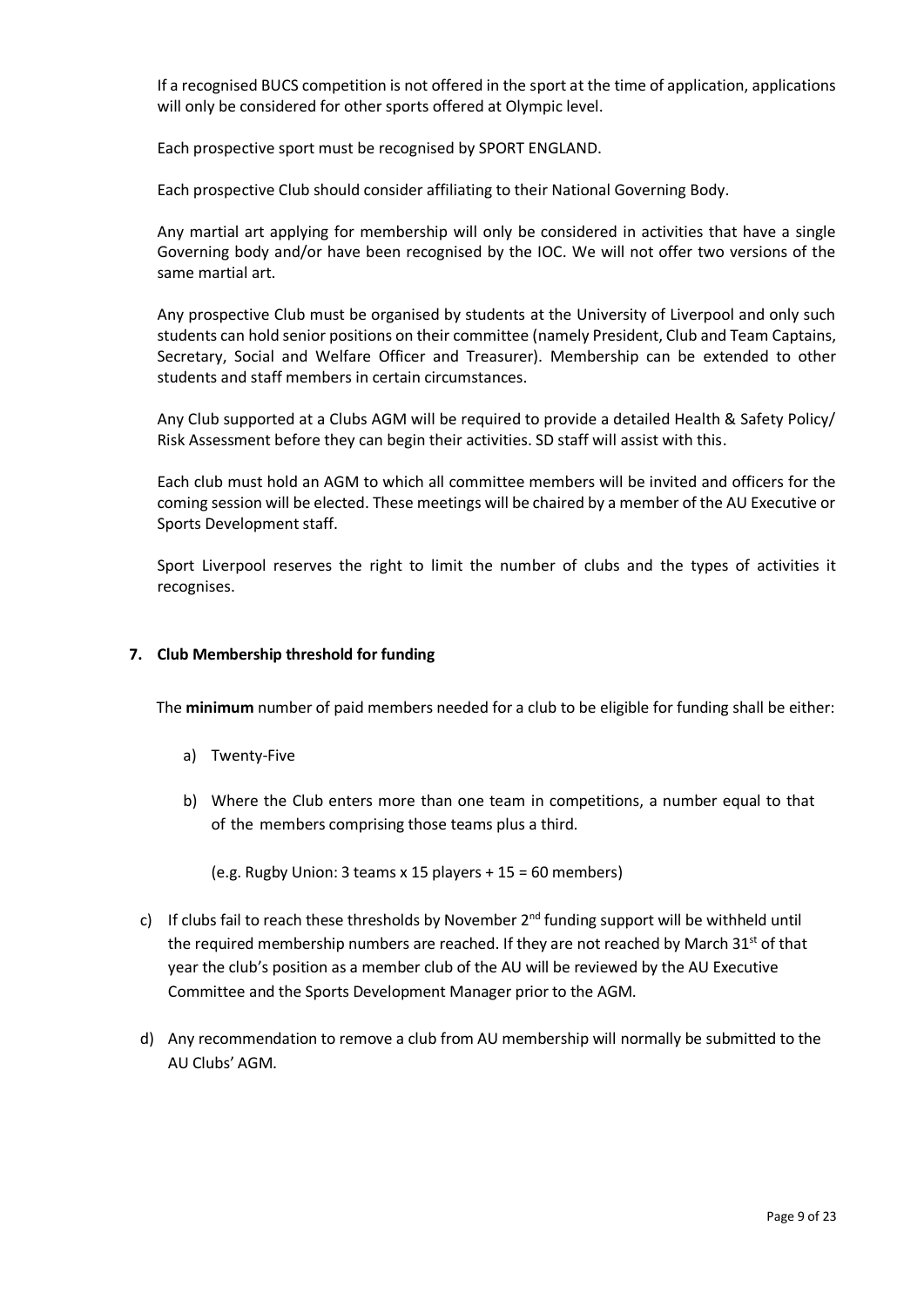### **1 AU Executive Positions, Honorary Positions and Elections**

- i) There shall be an AU Executive Committee comprising the **two roles** of President & Vice-President which shall lead and co-ordinate AU member representation within Sport Liverpool.
- ii) Only AU members are entitled to stand for office and it is advisable that candidates have had experience as a club committee member.
- iii) AU Executive members will lead forums for club/campus captains to voice their opinions relating to sporting provision within the University of Liverpool, feeding directly into the decision-making structure of Sport Liverpool.
- iv) A minimum of one club forum should take place each term.
- v) The AU President will sit on various internal and external committees representing the views of AU members.
- vi) Elections for AU Executive positions will take place at the AU AGM to be held in May.
- vii) For details of the process including issues related to no nominations received, see below section B2.
- viii) Each member of the AU Executive will work closely with a Sports Developmentstaff member to ensure communication between staff, club officers and club members is regular and effective. A role description for each AU Executive position will be made available prior to the AGM.

**Note:** At AU Executive meetings or Club Forums, Sport Liverpool shall be represented by the Sports Development Manager or his/ her nominee who will act in an advisory capacity.

**Note 1**: See appendices for details of AU Executive members' roles.

- ix) There shall be an Honorary AU President. This will normally be a senior member of University staff who can act as an advocate for AU related matters within the higher reaches of the University hierarchy and offer advice to the AU Executive and members of Sport Liverpool staff. Their period of office will be open-ended and they will be re-elected annually.
- x) The Honorary AU President is **Professor Ronan McGrath.**

 After lengthy service to the Athletic Union, staff can have the honour of Life Vice-Presidency conferred on them by the AU Executive.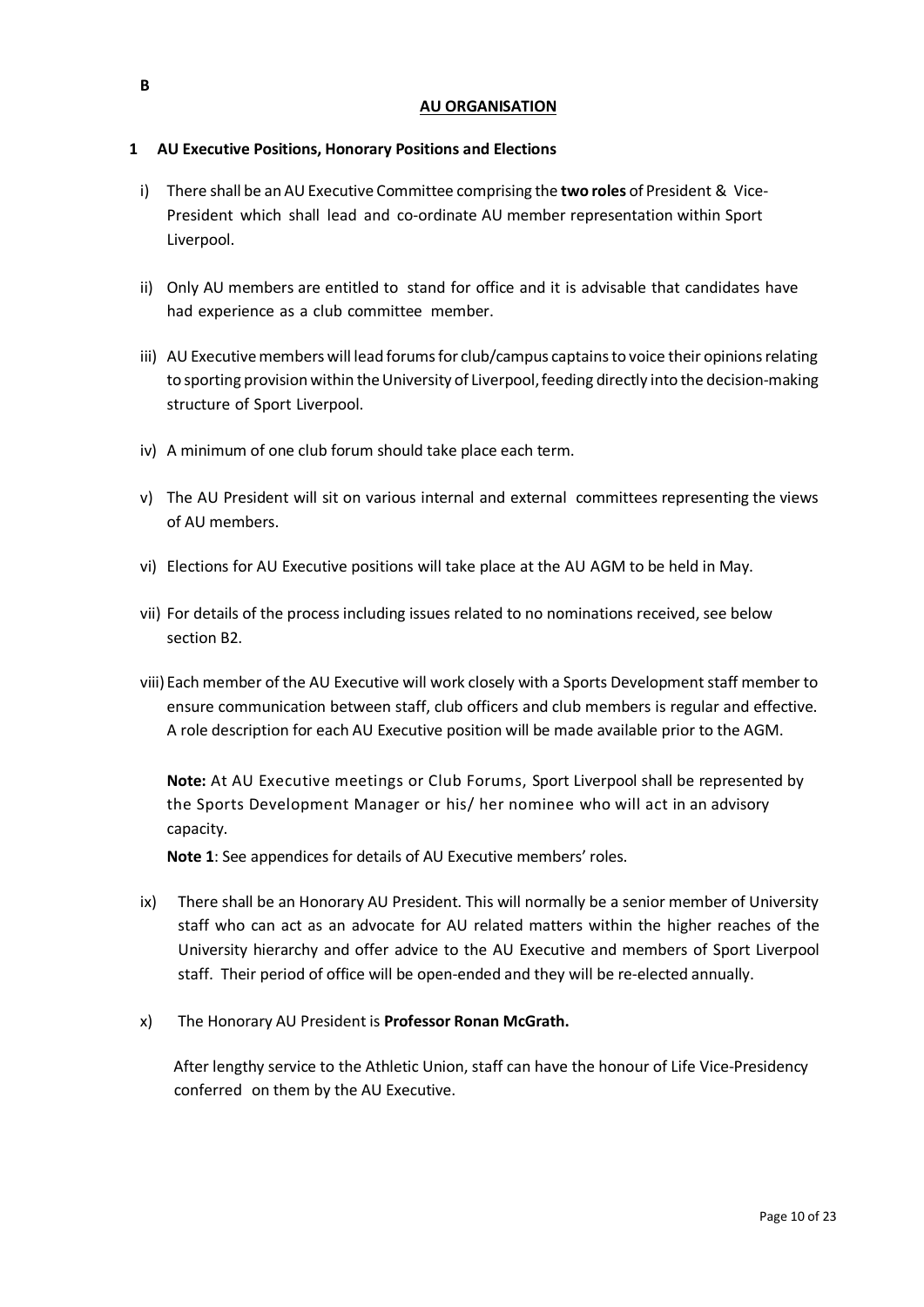### **2 Club Forums & AGM**

- i) All clubs will attend the AU Club Forums w h en scheduled. The Sports Development Manager or his/ her nominee shall attend each Forum in an advisory capacity.
- ii) A club absent from any forum w ill n o  $r$  m ally be fined  $£25$ . Genuine apologies for absence will be accepted. Any club absent for consecutive meetings will have their account frozen and may not be able to access club funds until they attend the next meeting.
- iii) The Assistant SDO shall fully publicise the meetings regime at the start of term. A reminder shall be publicised a week in advance in the weekly mail-out.
- iv) The AGM in May will be the last AU Forum meeting. At this meeting the AU President and other AU Executive positions shall be elected and applications for new clubs considered and voted on.
- v) When a vote is taken clubs and members of the AU Executive shall have one vote each. This vote is to be made by the Club President of their representative.
- vi) Only AU members are entitled to stand for the AU executive committee roles. Each nominee must be proposed and seconded by an AU member on the nomination sheet provided. Proposers and seconders must be different.
- vii) A nominations deadline will be publicised and will normally be 24 hours before the AGM.
- viii) If no nominations are received at this time for any AU Executive position, nominations will be re-opened. Nominations will then be permitted up until the start time of the AGM.
- ix) If any AU Executive position remains unfilled the Sports Development staff and AU Executive members will work together to identify candidates and fill the roles. In such an eventratification for these role holders from Clubs/Campus teams will be sought at the first meeting of the following year.
- x) For the positions of AU President, AU Vice-President Clubs & AU Communications Officer candidates must preferably have held a committee position within an AU club.

**Note:** Records of club forums and the AGM shall be circulated to all clubs

#### **3. Annual Report**

- i) At the end of the second term all Club Presidents will be asked to submit an Annual Report of their club's activities which will contain details of:
	- Record of match results by club (team and individual level as relevant)
	- League positions and team/individual honours won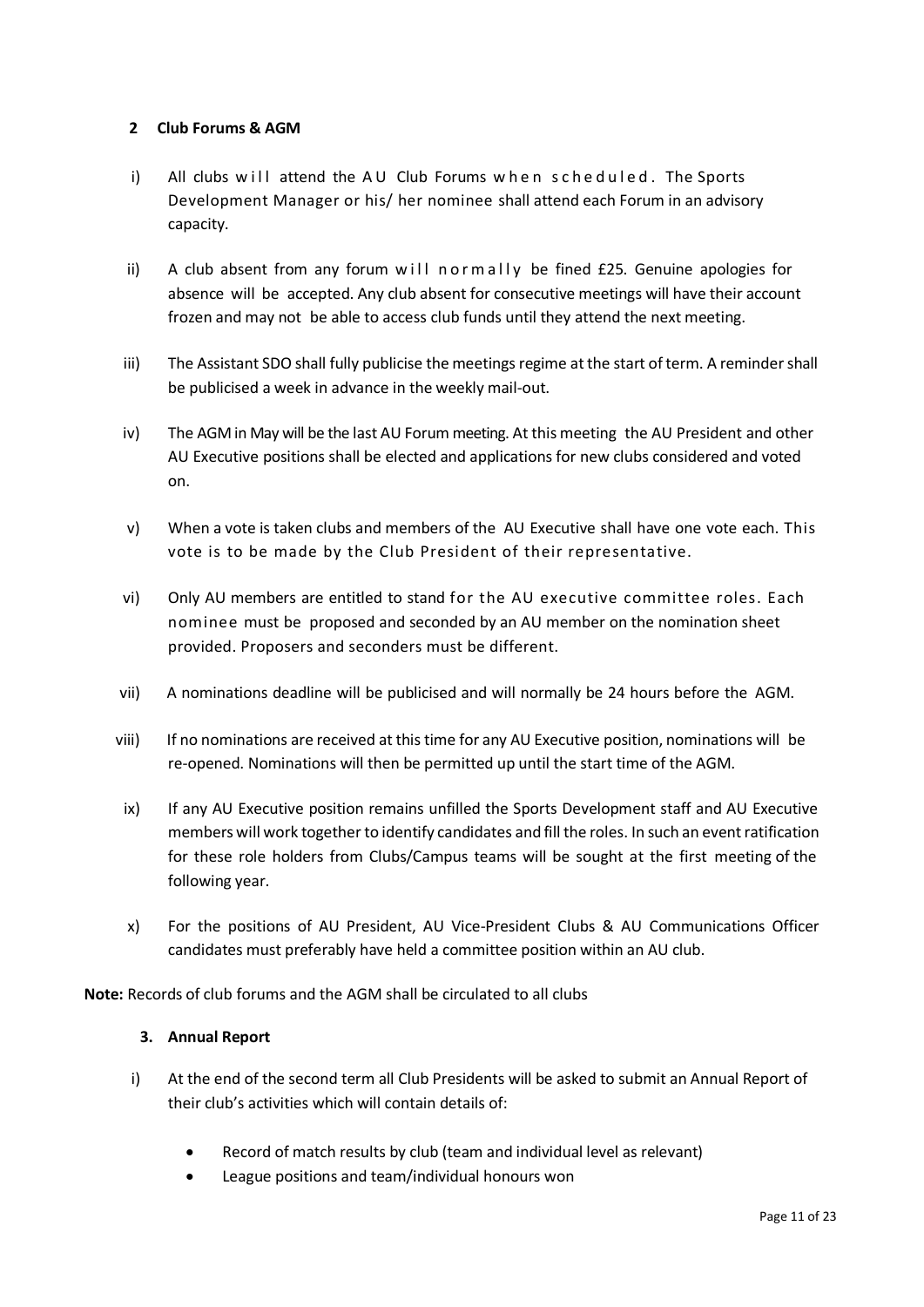- Names of club members nominated for colours and blues
- Any pertinent club information they wish to include
- Date of submission
- ii) Annual Reports must normally be submitted to the Assistant SDO by a nominated date in March or April.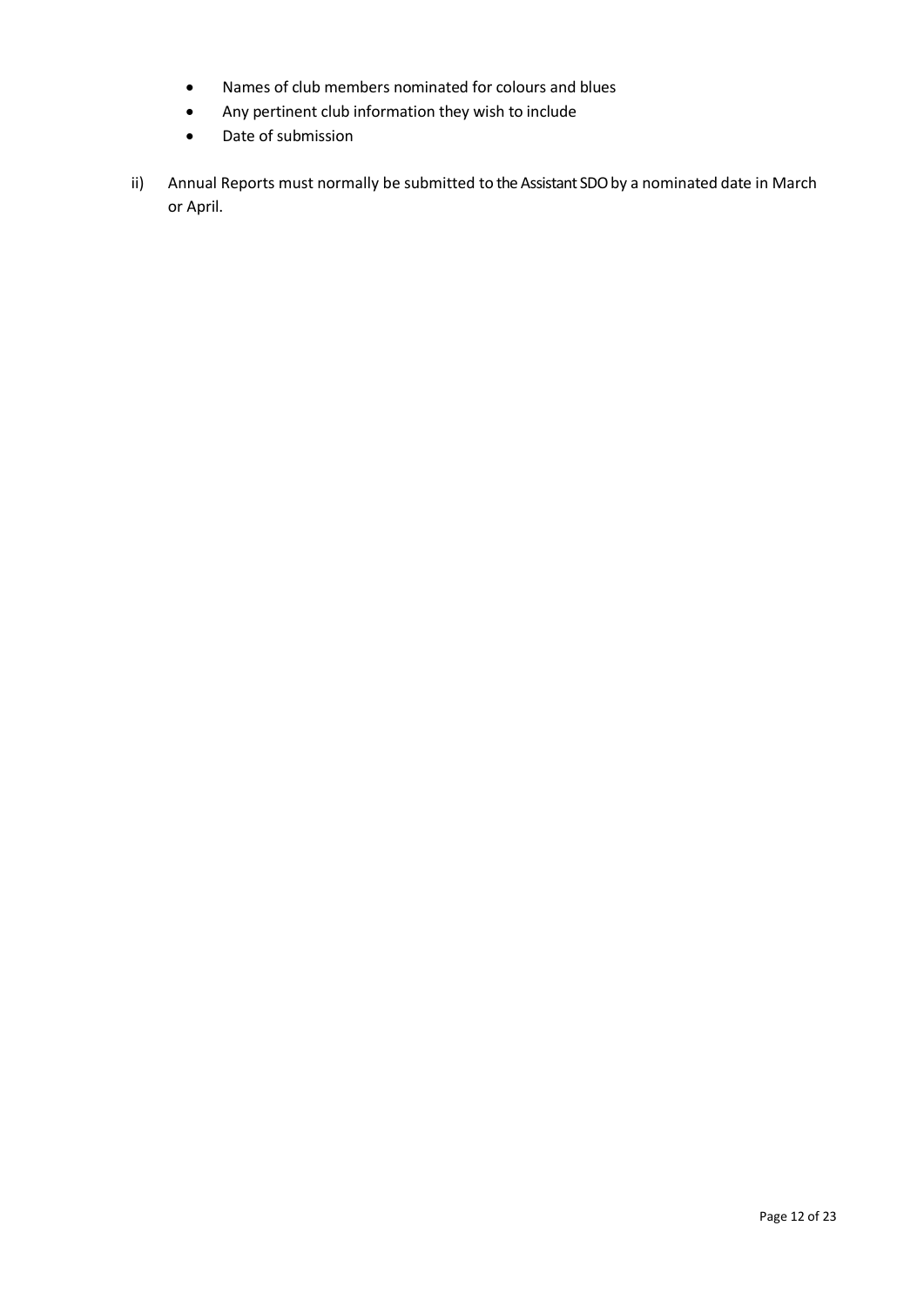#### **SPORT LIVERPOOL RESPONSIBILITIES**

- 1. The Sports Development team within Sport Liverpool (under the direction of the Sports Development Manager) will normally perform the following key roles whilst supporting the work of the AU Executive and club officers:
	- (i) Ensure students views are sought and fed into the decision-making process.
	- (ii) Support the delivery of club activities by club officers.
	- (iii) Support the delivery of regular AU Nights.
	- (iv) Deliver an annual AU Awards Dinner.
	- (v) Organise Club Forums and Club AGMs at which one of the staff /AU executive members will chair the meeting.
	- (vi) Deliver campaigns such as rainbow laces.
	- (vii) Actively promote the benefits of AU membership.
	- (viii) Employ coaches to work with clubs. This will be done with the clubs' involvement.
	- (ix) Organise the clubs' participation in BUCS, Christie and Varsity competition.
	- (x) Promote and manage an Elite Athlete programme.
	- (xi) Ensure all students driving minibuses are assessed by a qualified instructor.
	- (xii) Organise transport for club fixtures and trips.
	- (xiii) Organise new officer training in June.
	- (xiv) Organise further training during welcome week.
	- (xv) Organise the Welcome Fair in September.
	- (xvi) Ensure information relating to all insurance cover provided for students is easily available for them to access.
	- (xvii) Manage the financial systems needed for clubs to operate including allocating budgets, and managing the system enabling students to reclaim money.
	- (xviii) Process the students' financial claims on a weekly basis.
	- (xix) Provide club officers with regular club account statements.
	- (xx) Manage the HEAR process to recognise the performances of club officers.
	- (xxi) Ensure any University led training for student officers (such as disclosure) is promoted and delivered when appropriate.
	- (xxii) Encourage all students to manage their wellbeing by organising programmes, offering advice and promoting the benefits of healthy living.
	- (xxiii) Organise participation opportunities for students in a number of sports. To assist in its delivery student sports co-ordinators will be trained to deliver such opportunities.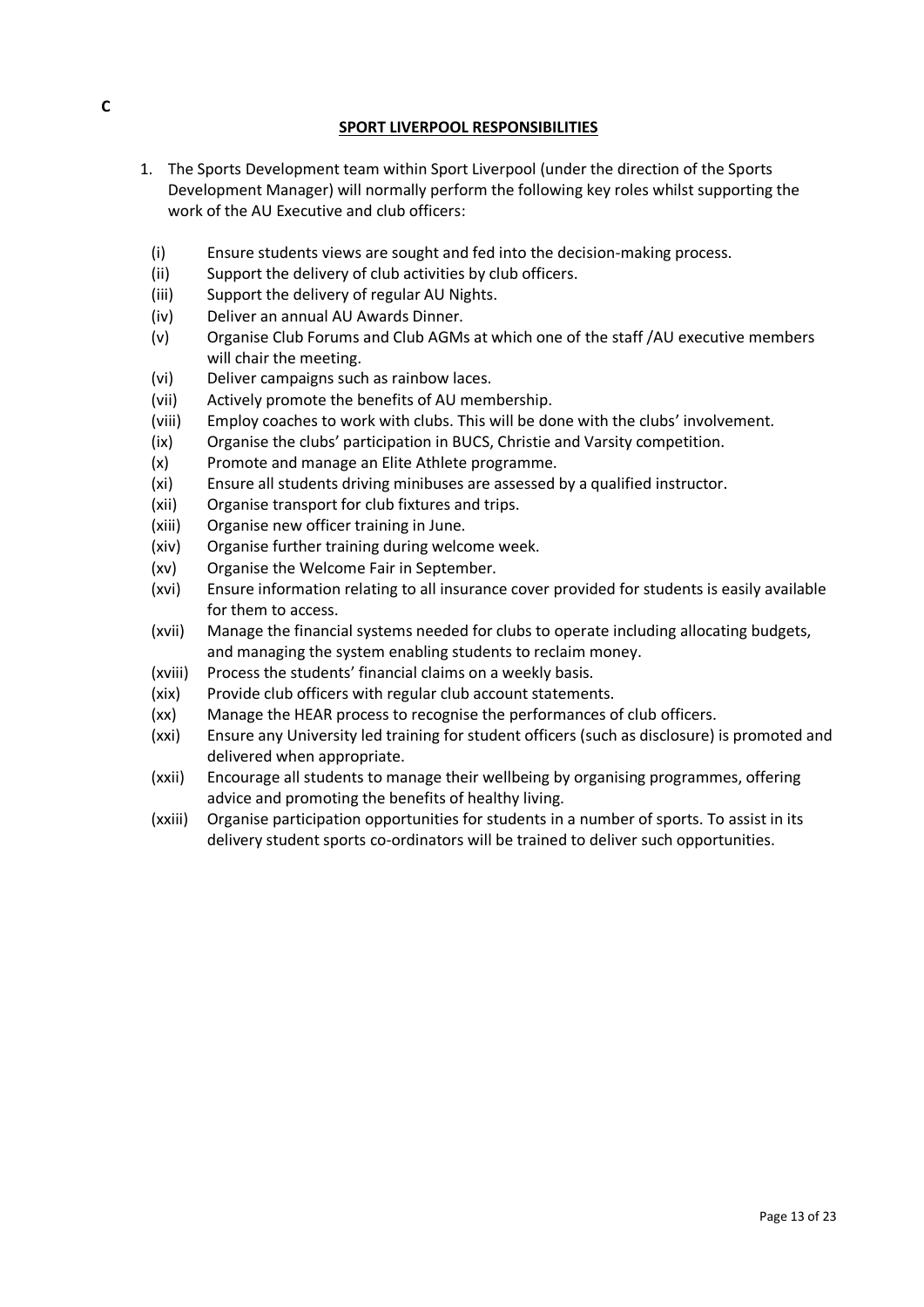#### **FINANCE**

### **1. Budgets**

- a) The Club Treasurers shall submit audit forms including financial requests for the following season to the Assistant SDO by a date in the summer vacation. This date will be confirmed annually.
- b) The Sports Development team will produce a clubs' budget by July 15<sup>th</sup> which will normally be presented to the AU Executive for comments.
- c) Clubs will normally be informed of their allocation by July  $31<sup>st</sup>$  and how to access further funds before the start of the autumn term. Any club who wishes to question the amount allocated can raise this issue with the Sport Development Manager up until August 31st.
- d) The clubs' budget will be signed off by the Sports Development Manager.
- e) Sport Liverpool will reimburse students an agreed proportion of their costs when chosen to play for English and British teams in representative games and when the NGB or an individual scholarship does not cover costs, provided that the player also competes for the University first team in that sport.
- f) Any such student who is also a sports scholar will normally have such costs covered within their scholarship funds.
- g) Club Captains shall inform the Assistant SDO of any person, who being nominated and selected for a national representative side, refuses to play for the University in the same sport, and at the same time represents another external club in that sport. Such a person may be deemed ineligible to receive expenses from Sport Liverpool.

#### **2. Grants and Allowances**

Each Club will be awarded a grant to be used for the payment of:

- a) In the case of non-BUCS away fixtures, travel by the least expensive means of transport.
- b) All transport by road must be covered by appropriate insurance. Personal cars used for club activities must be registered with the Assistant SDO. Drivers can claim petrol at a rate of 25p per mile.
- c) Approved items of equipment for general club use including playing kit.
- d) League fees.
- e) Accommodation (if deemed affordable at trips and events) up to a maximum of £30 per person per night.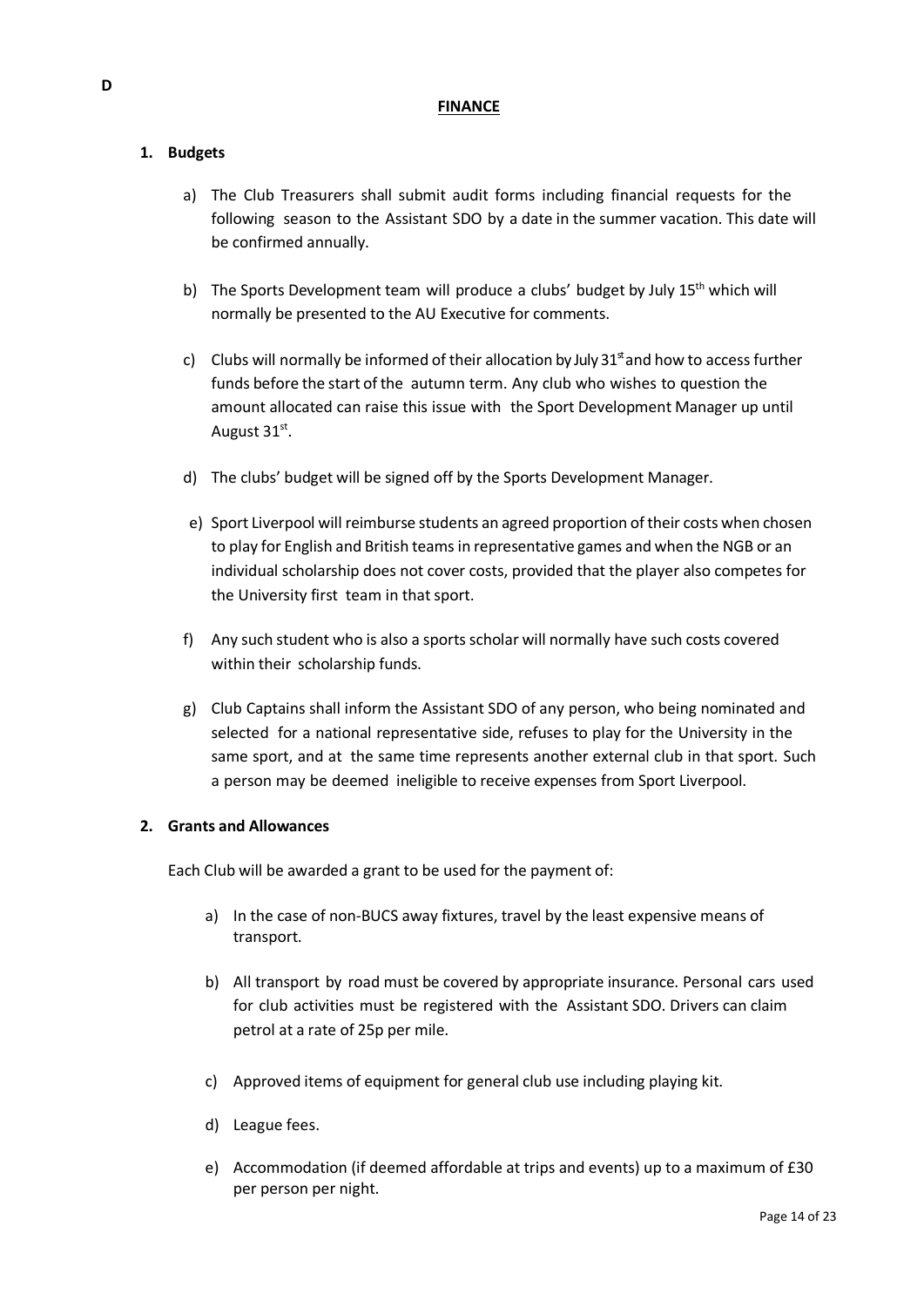### **3. Entry fees to non-BUCS events.**

Sport Liverpool will cover the costs centrally of insurances, NGB affiliations and University of Liverpool teams' participation in BUCS, VARSITY & CHRISTIE competitions. In the event of overnight accommodation being required to facilitate participation in BUCS events, hotel bills must be produced when a claim for reimbursement is made. 50% of costs up to a maximum of **£30** per person may be claimed for such events. The Assistant SDO will oversee this.

#### **4. Ordering**

a) ALL CLUBS MUST OBTAIN AN OFFICIAL PURCHASE ORDER NUMBER.

Order numbers will be provided by the Wyncote Administrator. Where possible goods will be paid for via a Sport Liverpool credit card.

**Note:** Sport Liverpool will not accept responsibility for any goods obtained without such an order number.

- b) Out-of-pocket expenses may be recouped by filling out a payment voucher from the Sport Liverpool Office. The completed form with receipt attached should be placed in the folder provided in the SD office to await approval or sent directly to Natalie a[t nltrust@liv.ac.uk.](mailto:nltrust@liv.ac.uk) This claim form should be counter-signed by the Club Treasurer or President.
- c) Monies will be transferred into accounts by way of a BACS transfer. Students are asked to submit by the morning of a Thursday for monies to be in student accounts by the following Wednesday.
- d) Approval may not be given for any claim unsupported by receipts.

#### **5. Auditing**

- a) The Sports Development team will, from time to time, conduct audits of club finances to ensure that processes are being implemented correctly and that funds are being spent in an appropriate manner.
- b) Disciplinary action may be taken against clubs or individuals who are found to have breached AU financial rules.

#### **6. Suspension due to debt**

- a) Any member may be suspended from playing for any University team for non-payment of any debt to Sport Liverpool.
- b) Sport Liverpool may withhold a club's grant for either non-payment of any outstanding debt due from that Club or failure to complete and submit essential forms.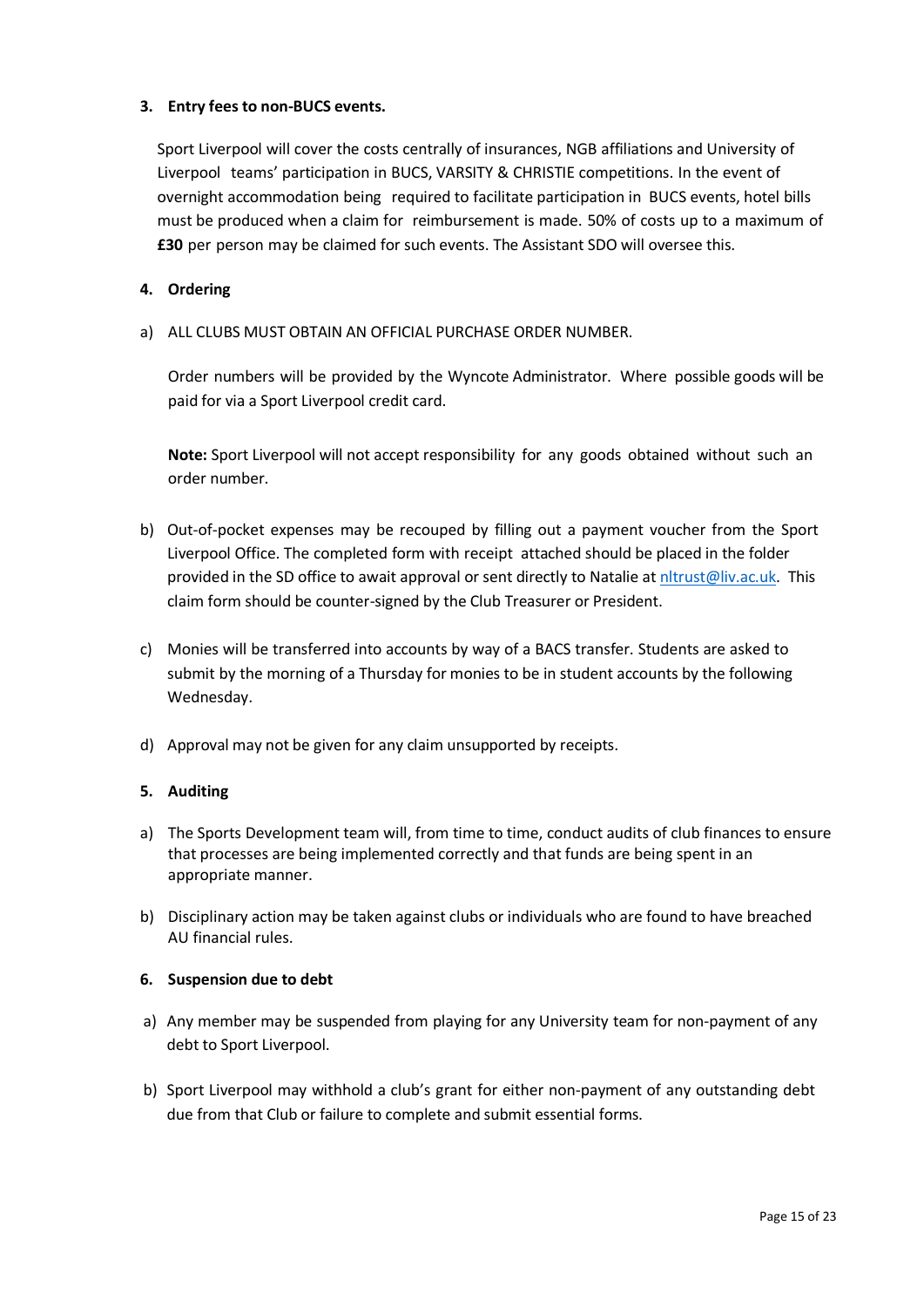#### **CLUB ORGANISATION**

# **1. CLUB**

a) At early season meetings, clubs competing in BUCS competitions may be divided between BUCS Wednesday clubs and weekend clubs to ensure appropriate and relevant information is relayed.

# **2. Club AGM and EGMs**

- a) Each Club shall hold at least one Annual General Meeting per annum.
- b) An EGM can be requested by any club member who must have the written support of 30% of the club members.
- c) The Chair shall be a member of the AU Executive Committee or a member of Sport Liverpool staff who shall not be a member of the club.
- d) Seven days' notice of meeting details shall be given in writing to the club members and the Sports Development staff.
- e) All paid up members of the club may attend and vote.
- f) The Agenda shall include:
	- i) Minutes of the previous meeting (which should be made available)
	- ii) Matters arising from those meetings
	- iii) President 's Report
	- iv) Other Officers Reports
	- v) Election of Officers for ensuing season
	- vii) Clubs which have large items of expenditure on equipment may discuss the order of its equipment priorities and relay this to the Sports Development Manager. viii)Any other Business
- g) Election of Officers Officers shall be elected in the following order who will constitute the committee. Some clubs may appoint captains at a later date not elect them.
	- 1. President
	- 2. Vice-President
	- 3. Captains & Vice-Captains
	- 4. Communications Officer
	- 5. Treasurer
	- 6. Social and Welfare Officer
	- 7. Other committee members
- g) Nominations should be made in writing at least 24 hours before the AGM to the club committee member with responsibility for organising the AGM. Voting shall take place by a show of hands or secret ballot. Voting by proxy shall not normally be allowed. Any defeated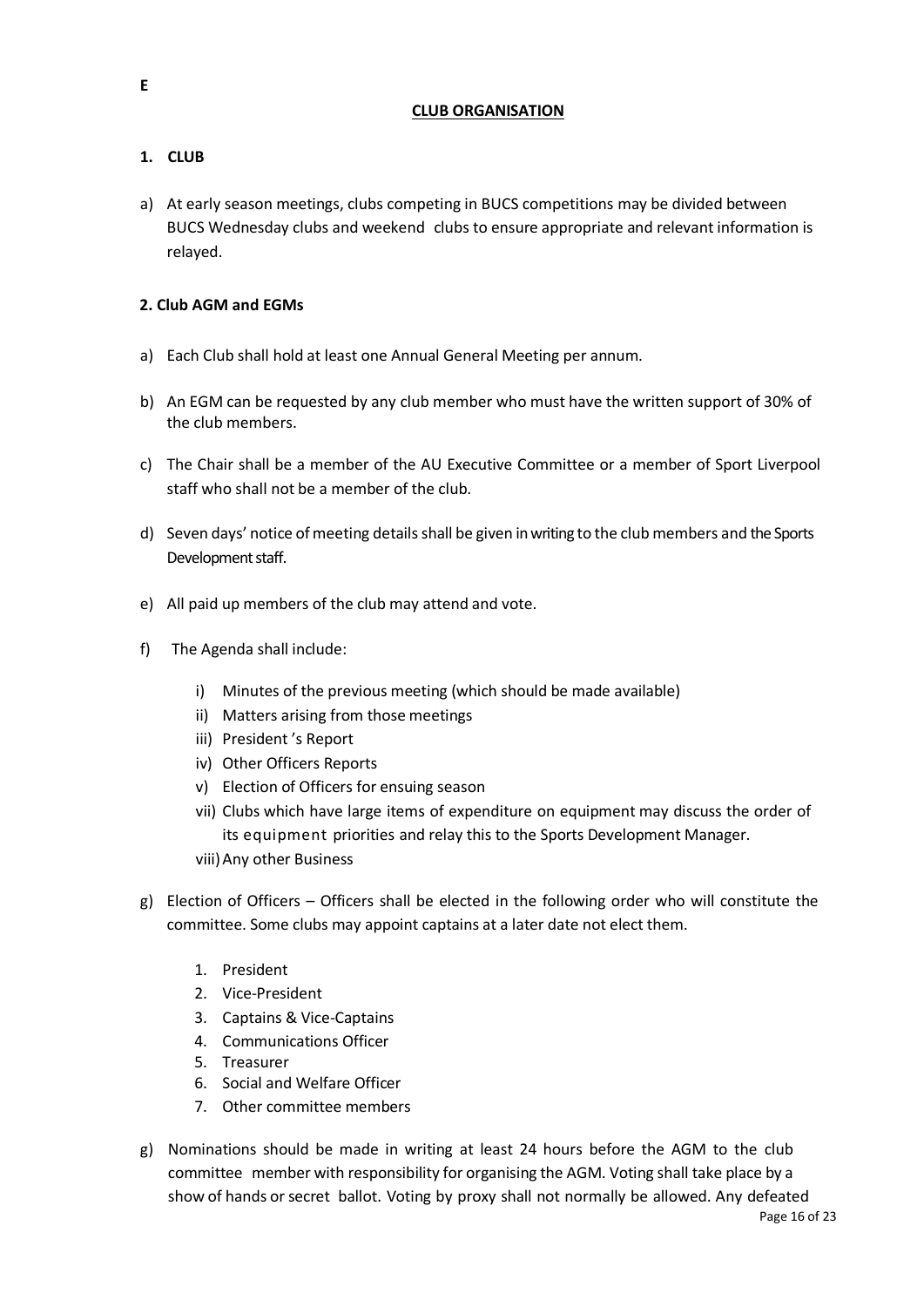candidate may continue to stand for any subsequently elected office.

- h) A quorum shall be equal to that of the members of one team of the club concerned, or twenty, whichever is the greater. The Communications Officer/Secretary shall take the minutes, which should be e-mailed to the Assistant SDO.
- i) At any club AGM or EGM, for a vote of no confidence in a committee or members of a committee in a club to be allowed to take place, 50% of the playing membership of the club must be present. The demand for the resignation of the committee or member can only be valid if two thirds of the members present vote in favour.
- j) Clubs can elect Honorary Officers at the AGM. This will normally be for individuals who have committed to the club over many years.

### **2 Club Officers**

<u>.</u>

- a) The captains/president of any club seeking a second term of office must seek the permission of the AU Executive & Sport Liverpool Development Manager prior to putting their name forward.
- b) The duties of each officer will be agreed and allocated by the club captain/president and shall be made available to all club members

### **3 Club Playing Membership**

- a) Only registered undergraduate and postgraduate students studying full or part-time degrees at the University of Liverpool may normally play for the University sports teams in BUCS, VARSITY & CHRISTIE competition or hold a "senior" committee position.<sup>1</sup> Outside such events University staff and other members may also participate if the competition rules allow it.
- b) Clubs may, subject to the approval of the AU Executive Committee, elect an Honorary President and Vice Presidents.

 $<sup>1</sup>$  "Senior" officer defined as roles of President, Captain, Treasurer, BUCS Team Captains, Social and</sup> Welfare Officer and Communications Officer.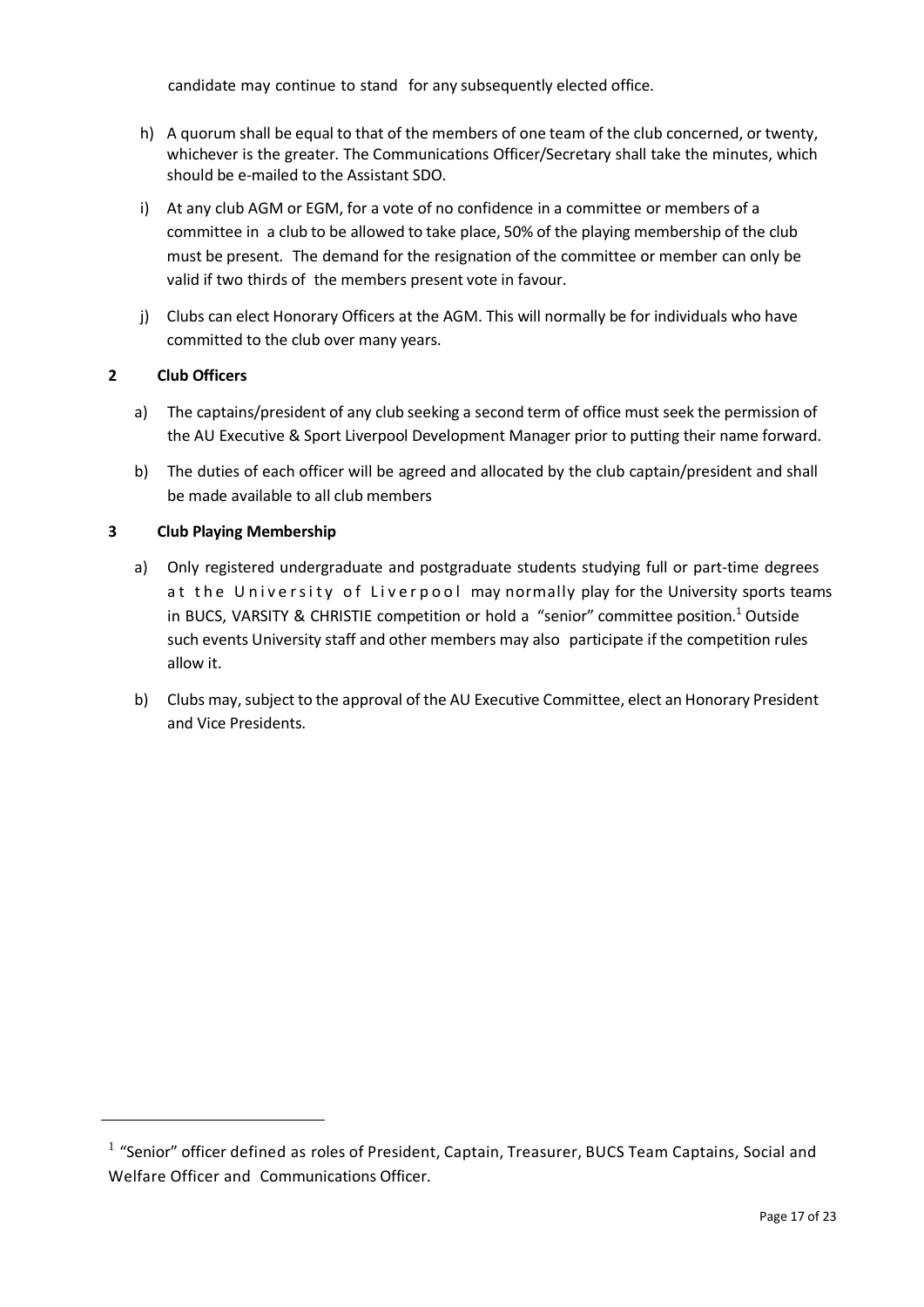#### **EXTERNAL REPRESENTATION**

- 1. One member of the AU Executive, normally the AU President (Vice-President Clubs in the President's absence), will be the representative to BUCS North West meetings, BUCS AGM and Christie meetings along with the Sports Development Manager or their nominee.
- 2. It will be the responsibility of the Sports Development Manager or his/her nominee to ensure that clubs are kept informed of all matters that may be of interest to them.
- 3. Nominations of UoL students for BUCS representative teams or for entry to individual BUCS events shall be submitted to the Assistant SDO to be agreed and countersigned. The SDO Performance will play a supporting role when required. (See guidance notes on individual competitions on web site).

#### **G**

### **COLOURS**

#### 1. Award of colours

- i) Colours awards are as follows:
	- The Royal Blue
	- The University Blue
	- Full Colours
	- Half Colours
	- Club Colours
- ii) A Colours sub-committee will be formed by the members of the Executive Committee plus the Sport Development Staff.
- iii) The sub-committee shall be chaired by the AU President and will meet prior to the Annual Dinner.
- iv) Recommendations for a colours award, accompanied by a written citation in respect of each person nominated for University of Royal Blues, shall be submitted to the colours committee by the CLUB PRESIDENT of the member clubs.
- v) Recommendations for awards should be normally submitted on the Annual Report by a nominated date in April.
- vi) Full Colours and Blues for all Clubs will be awarded to those present at the ATHLETIC UNION AWARDS DINNER.
- vii) After colours have been awarded by the colours committee the AU President will issue colourS badges.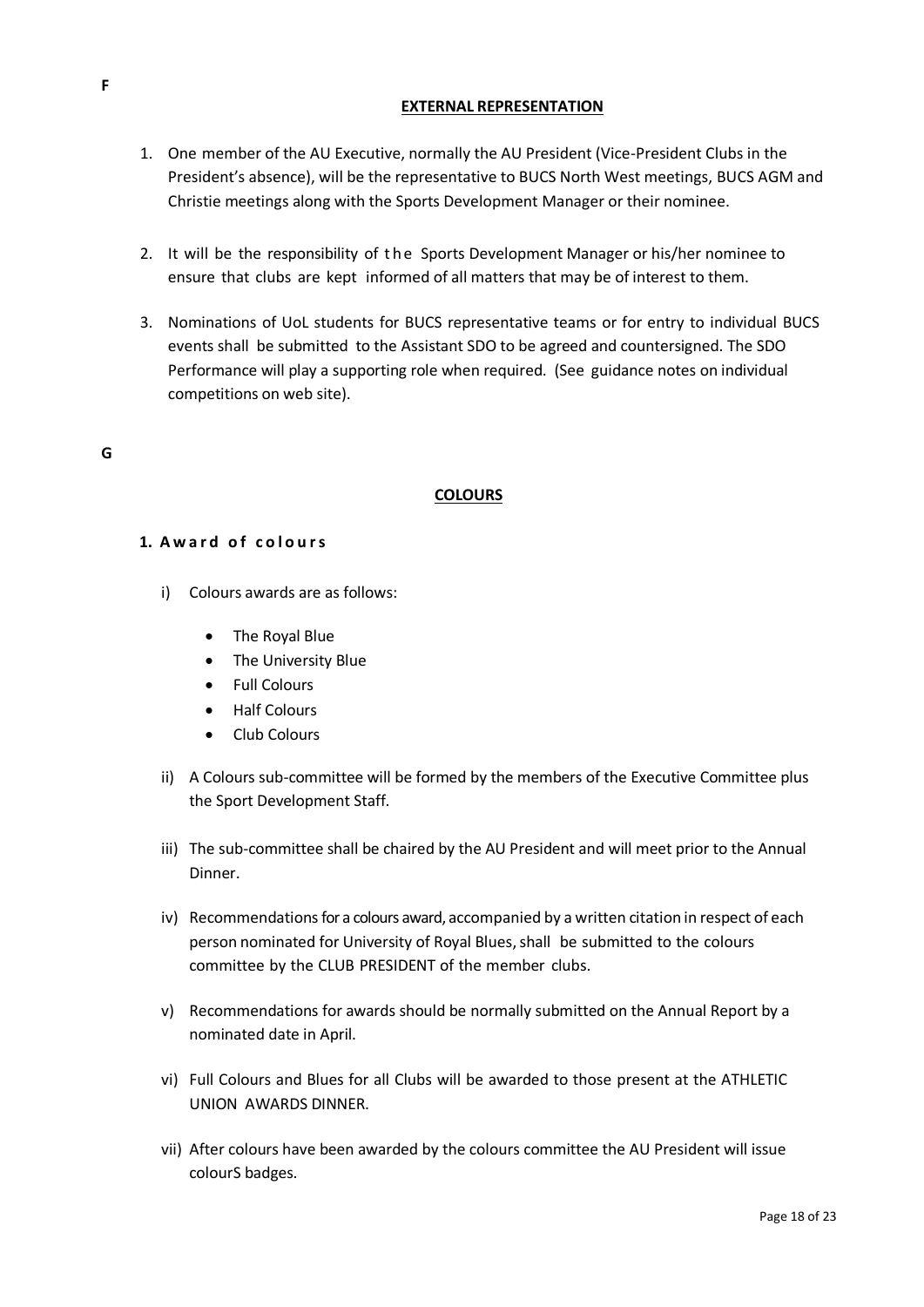- viii) Any student nominated for colours who is subsequently found to have not paid their AU Liverpool fees will not normally be eligible for colours for that year.
- ix) Any nomination received after the submission deadline will not normally be considered for an award unless there are demonstrable exceptional circumstances. The decision of the Sports Development Manager in this matter shall be final.

### **2. Principles Governing the Award of Colours**

i) ROYAL BLUE

This is an exceptional award and only athletes of outstanding merit who have gained national representative honours or equivalent will be considered.

#### ii) UNIVERSITY BLUE

This may be awarded to players who have represented BUCS or equivalent and who have in addition given regular service to their University club.

#### iii) FULL COLOURS

This may be awarded to players with at least two years regular service in a first team and whose play has been of a consistently high standard. The recipient must have played over 50% of games in the first team that season and previously have received half colours.

### iv) HALF COLOURS

This may be awarded to all players who have consistently represented their club's first team that season and previously have received club colours.

#### v) CLUB COLOURS

This may be awarded to a member who has served their club consistently for a team lower than the first team over the season, or in a manner other than as player, i.e. committee member over one year.

- vi) Full colours may be re-awarded at the discretion of the colours committee.
- vii) Colours will be awarded in other exceptional circumstances after consideration of each case by the colours committee.

# **FIXTURES & RECORDS**

# **1. British Universities and Colleges Sport (BUCS) Championships**

- i) Where a BUCS representative match or major sporting event is to be held at the University of Liverpool, Sport Development staff will assist the hosting club officers to support the efficient organisation of the event.
- ii) BUCS fixtures will normally bemade available to clubs by the end of July. Club Captains must inform the Development of any issues as soon as possible and by no later than August 31st.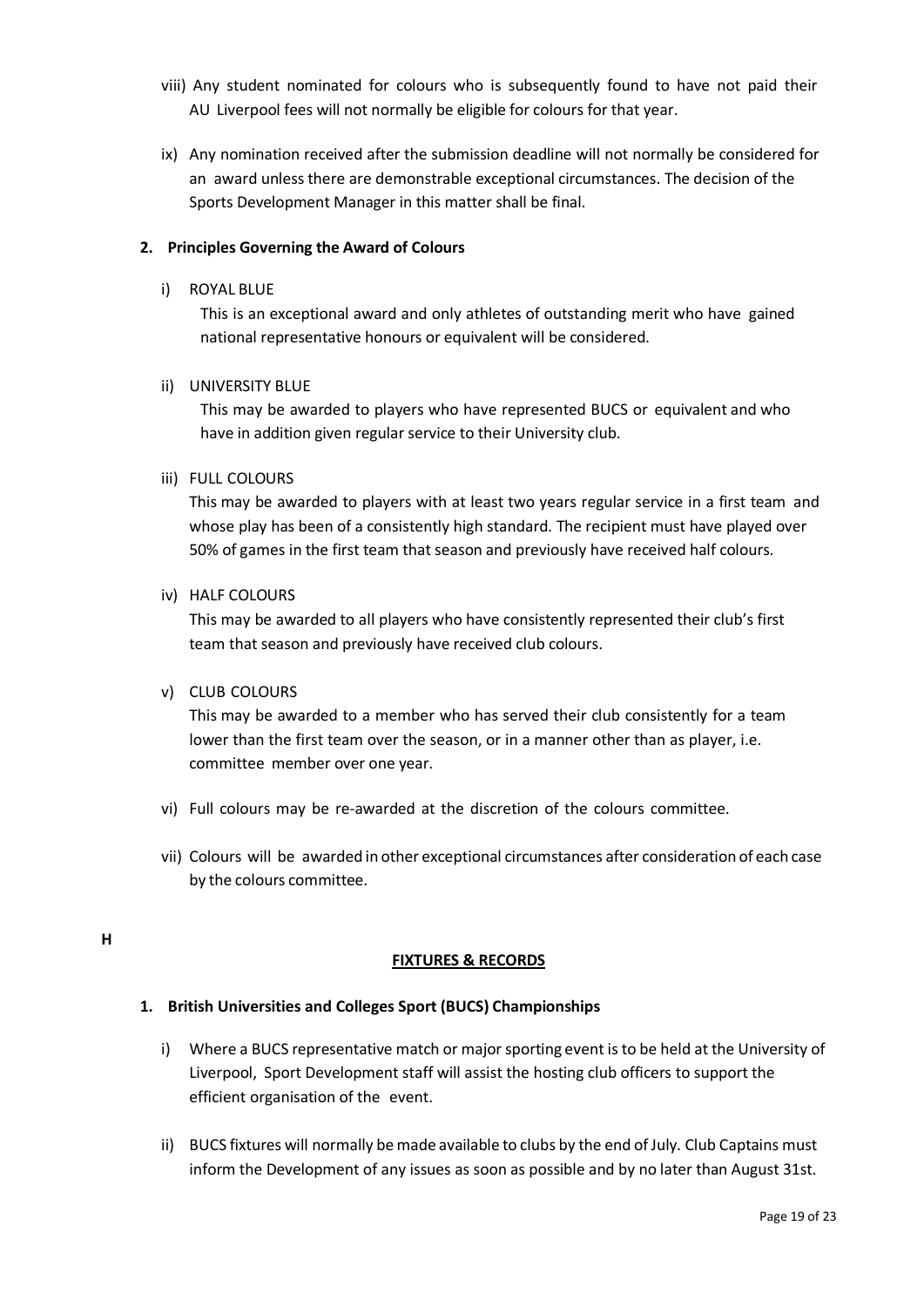- iii) Referees/umpires for BUCS games must be appropriately qualified. The Asst SDO will have details of what constitutes appropriate. Formany of the higher leagues they must also be neutral: i.e. not a member ofstaff or a student from our University.
- iv) Records and Publicity:
	- a) To ensure results are posted on the BUCS results site by Wednesday evening those clubs are asked to inform the Assistant SDO of all results immediately after the fixture where possible.
	- b) A summary should be supplied by the club once a term of their club's progress. This may be used for insertion in internal publications such as the AU Newsletter.
	- c) Clubs should hand in any important papers to the Assistant SDO at the end of each season and ensure clubs administration and contact details are listed as correct with regard to local leagues, county boards, NGB's & referees societies.

# **2. Other Sports Events**

**I**

- i) The Christie Championships
	- The annual Christie Championship (between the Universities of Leeds, Liverpool and Manchester) will be held every third yearin Liverpool, on a mutually agreed date
- ii) Clubs competing in non-BUCS leagues or friendlies should provide the Assistant SDO with their home fixtures as soon as available.

#### **CAMPUS SPORT**

#### 1. **Purpose and Sports Offered within Campus Sport**

Campus sport exists to provide regular sporting opportunities for students outside the University club structure. In 2021/22 campus sport or turn up and play opportunities exist in football, futsal, hockey, netball, badminton, squash, dodgeball and basketball.

It has three payment systems to sustain its delivery:

- ❖ 11 and 6 a side football has its own membership offer and student co-ordinators costing **£40**. Of this fee **£24** funds the campus programme and **£16** of this fee provides AU membership and the associated benefits.
- ❖ Netball and hockey is delivered via the respective club membership.
- ❖ Futsal, basketball, squash, dodgeball and badminton are drop in sessions for which participants pay a small entry fee.

#### 2. **Campus Sport Committee**

The committee shall comprise: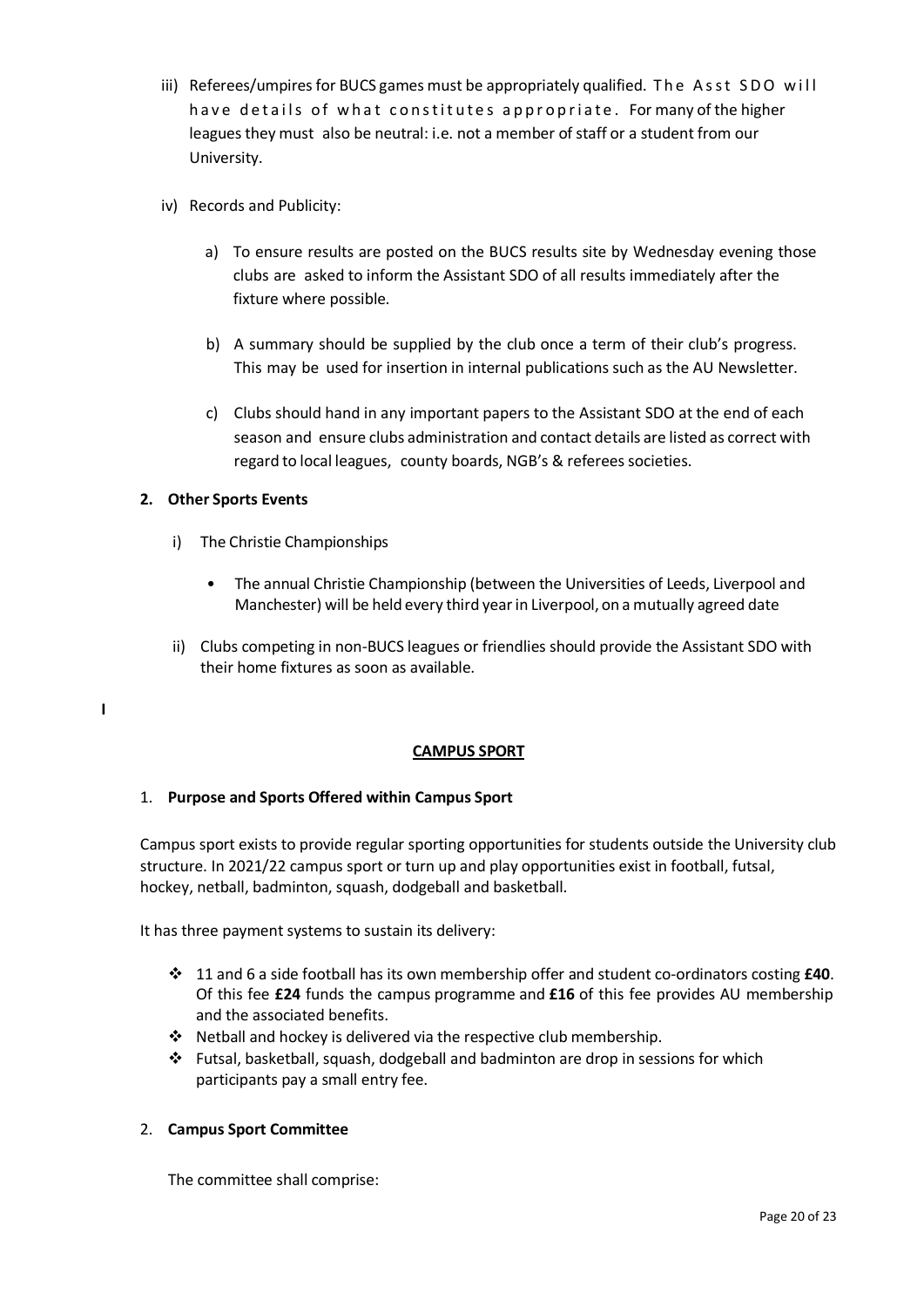- a) An AU Vice-President
- b) The SDO (Participation)
- c) The relevant campus sport co-ordinators.

The Campus Sport Committee shall be responsible for the organisation and running of all approved Campus Sport Leagues, events and results web sites.

#### 3. **Frequency of Meetings**

The Chair shall convene at least one Campus Sport Meeting per term. The purpose of these meetings shall be the furtherance of campus sport and dissemination of rules and regulations.

#### 4. **Composition of Campus Sport Meetings**

Composition shall be:

- a) One representative from each team involved in the campus leagues.
- b) Vice-President Participation
- c) Campus Sports co-ordinators
- d) SDO Participation
- **J**

#### **DISCIPLINARY PROCESS & APPEALS**

#### **1 Raising Issues of Concern**

- i) If an AU Liverpool member wishes to raise an issue with the behaviour of another AU member the matter should initially be raised with either the respective Club President or AU Executive member.
- ii) If the issue relates to an AU Executive member or a Club President then the AU President should be contacted. The AU President will seek advice from staff in Sports Development.
- iii) If the person raising the issue has not had a response within seven days then the matter should be escalated to the Sports Development Manager who will normally act as the Disciplinary Officer.
- iv) The Director of Sport is the final Sport Liverpool point of contact for disciplinary issues.
- v) If a student wishes to pursue a formal complaint against a student or member of staff the correct procedures are detailed on the Student & Examinations pages. These can be found on the University of Liverpool web site.

#### **2 Disciplinary Process for AU members**

i) All AU members are expected to adhere to the behaviours set out in the AU member Code and other relevant Codes of Conduct.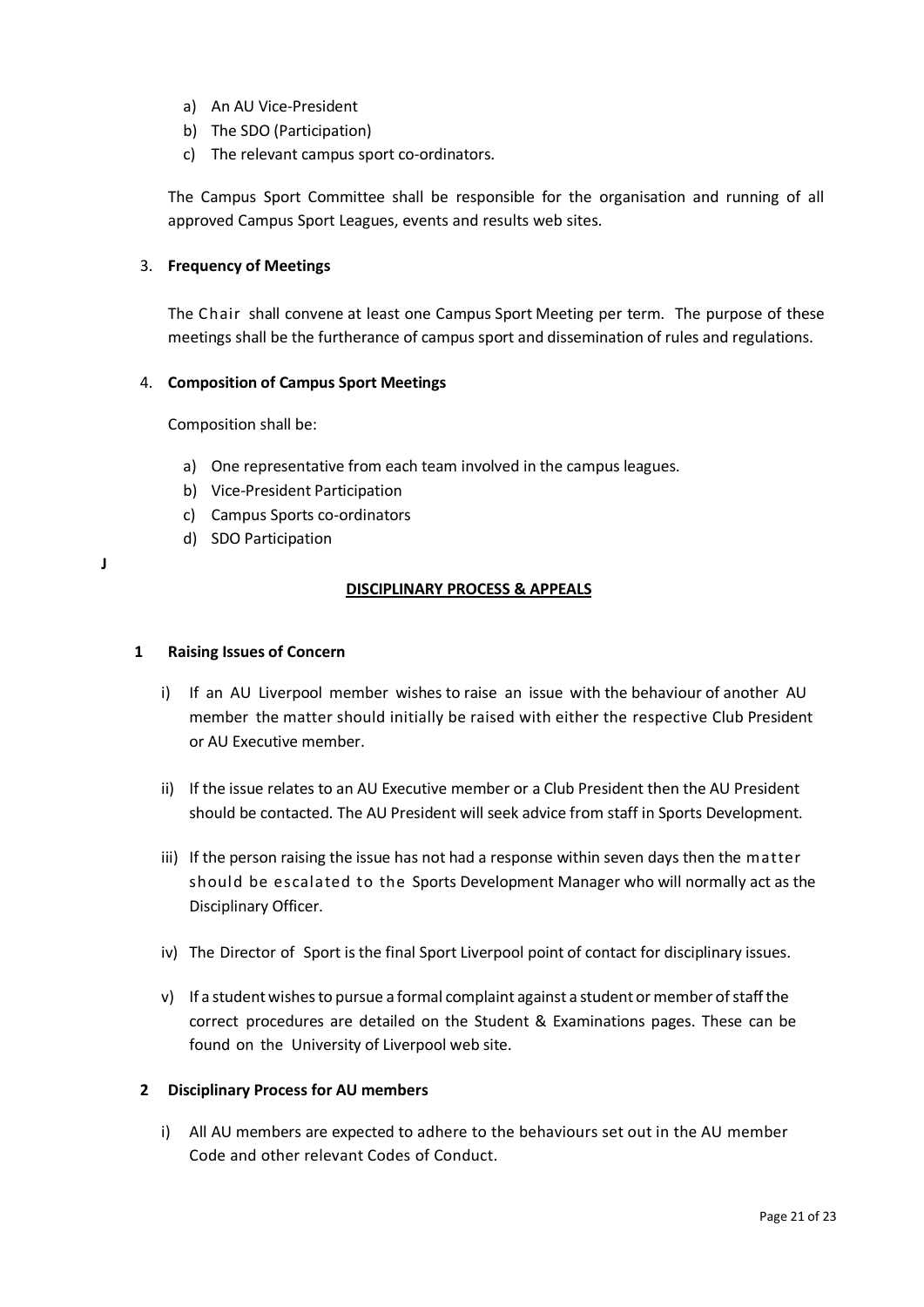- ii) The Disciplinary Officer is responsible for handling club and individual disciplinary matters and will organise an initial meeting to learn more of the issues raised.
- iii) They may then convene a Disciplinary Committee.
- iv) The Disciplinary Committee shall normally comprise of one member of the AU Executive and a member of the Sports Development team.
- v) The Disciplinary Committee will be chaired by the Disciplinary Chair or their nominated representative.
- vi) This Committee shall have the power to enforce one or more of the following actions:
	- a. A playing suspension
	- b. An individual, team or club fine
	- c. A suspension from social events
	- d. A suspension from University sports facilities
	- e. Suspension of club / campus activities
	- f. Instigation of formal University disciplinary procedures
- vii) In the event of serious or repeated misconduct by a member (or members) the Disciplinary Committee shall have the power to revoke AU/ Club membership and can take further unspecified action if deemed appropriate. Any student or students disciplined at such a meeting will be informed within 24 hours of the decision being taken.
- viii) Such decisions of this committee are subject to an individual's right to appeal. Any appeal must be lodged within 48 hours of receiving notice of the decision of the Disciplinary Committee.
- ix) The individual will be informed of the result of the appeal within 7 days of the hearing in writing.
- x) Depending on circumstances, disciplinary matters may be dealt with through the University's disciplinary procedures and action taken as appropriate.

#### **3. Campus Disputes**

 On occasion campus sport may require a panel to look at mostly on field issues within those leagues. The Panel of up to three will include at least one student.

#### **4. Appeals**

Such decisions of the Campus Disciplinary Committee are subject to an individual's right to appeal. Any appeal must normally be lodged within 48 hours of receiving notice of the decision. Atthe discretion of the Disciplinary Officer this period can be lengthened to no more than seven days. The intention to appeal must be relayed to the Disciplinary Officer.

a) An Appeal panel shall be comprised of: one member of the AU Executive, a Campus captain/cocoordinator and a member of the Sport Liverpool staff (none of whom will have been